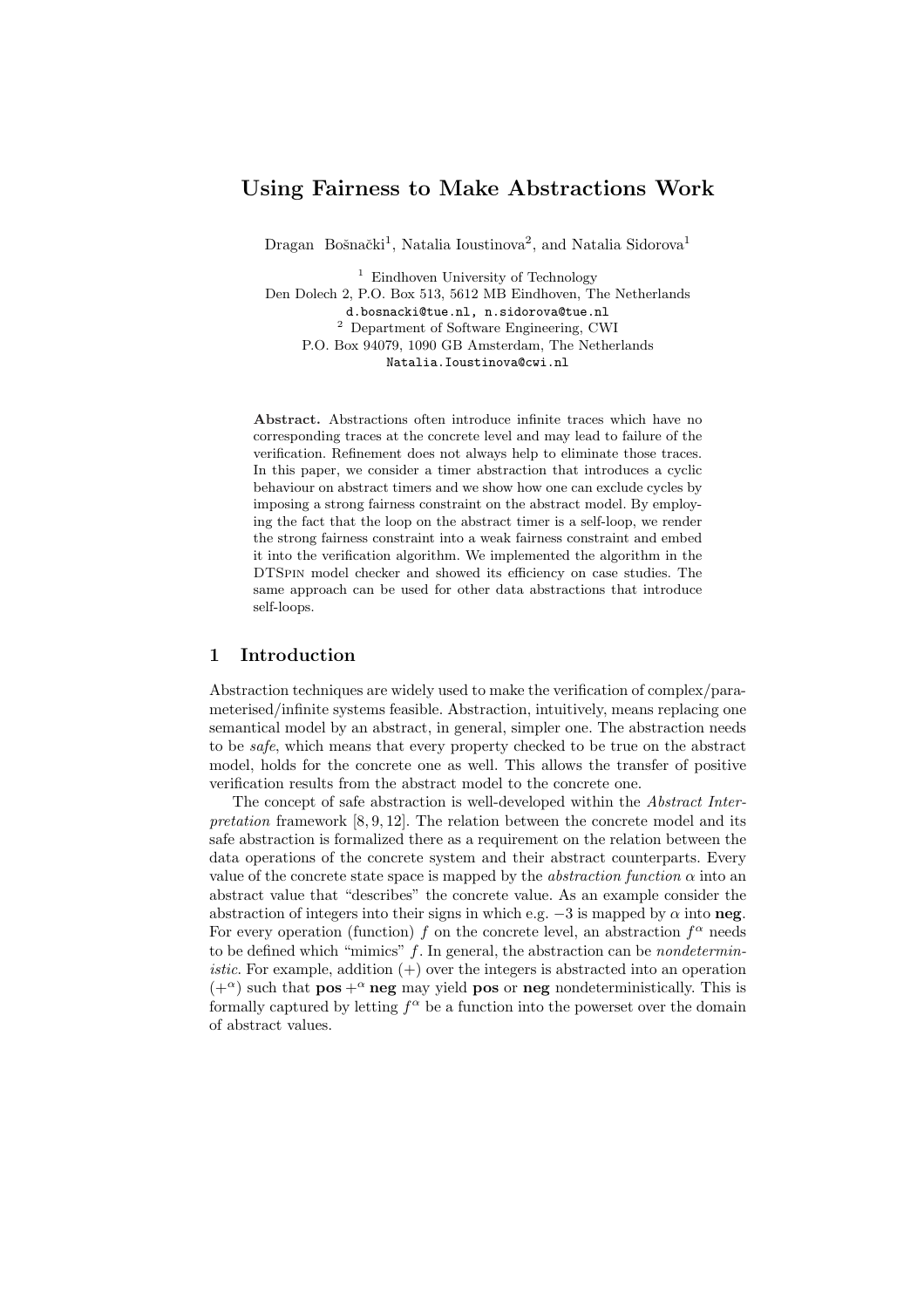

Fig. 1. Abstracted timer

Working within the Abstract Interpretation framework guarantees the preservation (in the direction from the abstract to the concrete model) of the truth of formulas of temporal logics without existential quantification over paths, e.g.  $\Box L^+_\mu$  (i.e., all formulas of the  $\mu$ -calculus without negation and containing only the  $\Box$  operator) or next-free LTL [20, 11]. Counterexamples can be spurious. In case a counterexample is found, the abstraction should be refined and the refined model is then model-checked. Such a sequence of refinements can happen to be infinite; in this case one needs different techniques to prove or disprove the property.

In this paper we consider a simple abstraction for (discrete) timers similar to the one from [10]. This abstraction is often used to prove that a property holds for all instantiations of settings of a timer that are greater than or equal to some value k. It leaves all values below  $k$  unchanged and maps all other values to the abstract value  $k^+$ . Being a deterministic operation on the concrete model, the time progress operation *tick* becomes non-deterministic on the abstract one (see Fig. 1). That introduces infinite traces with  $k^+ \stackrel{tick}{\longrightarrow} k^+$  being chosen whenever tick is enabled. As a result, the timer never expires, which, in general, does not correspond to any trace of the concrete model. For instance, properties of the form  $\Box(\phi \rightarrow \Diamond \psi)$  get disproved on the abstract model whenever they depend on the fact that the timer in question eventually expires after being set. Refining the model by taking a greater value for k, we still keep the loop at  $k_{new}^+$ . So, refinement gives no solution to this problem.

The systems we consider are specified as parallel compositions of communicating processes. A process consists of a number of locations, variables and a number of transitions connecting the locations and changing the valuations of variables. Processes can communicate by rendezvous/buffered message passing and through shared memory. There are explicit timing constraints in the specification imposed by timer operations.

We assume that the properties are given in the universal fragment of the  $\mu$ -calculus,  $\Box L_{\mu}$ , consisting of formulas in which the negations are applied only to atomic propositions. The verification methodology we propose works for any formula of the universal fragment without negation  $\Box L^+_\mu$  and, under certain conditions that occur relatively often in practice (for instance, if the formula does not refer to abstracted variables (timers)), for the whole  $\Box L_{\mu}$ .<sup>3</sup>

<sup>&</sup>lt;sup>3</sup> Since any  $\Box L_{\mu}$  formula can be rewritten into an equivalent  $\Box L_{\mu}^{+}$  formula, and any formula of the universal unrestricted  $\mu$ -calculus has an equivalent formula in  $\Box L_{\mu}$ (see e.g. [20]), this is not a significant loss of generality.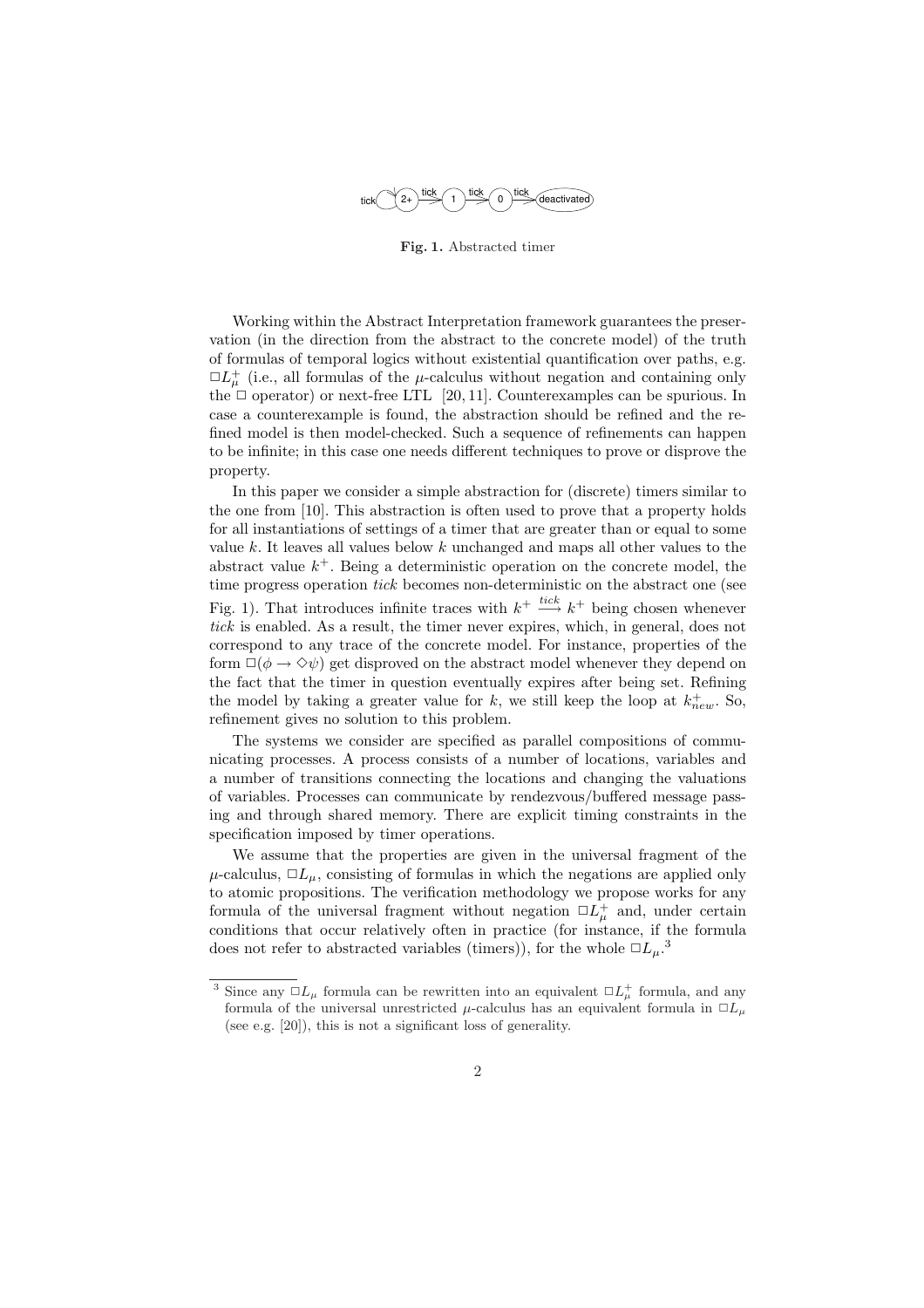To exclude the infinite loop  $k^+ \stackrel{tick}{\longrightarrow} k^+$  that causes spurious counterexamples, we impose a strong fairness condition  $\Phi^{\alpha}$  on the abstract model, which we call t-fairness: "For any trace where  $k^+ \stackrel{tick}{\longrightarrow} (k-1)$  is infinitely often enabled,  $k^+$   $\stackrel{tick}{\longrightarrow}$   $(k-1)$  is infinitely often taken or t is infinitely often set to a new value". We show that the concrete property  $\Phi$  that corresponds to the t-fairness condition  $\Phi^{\alpha}$  trivially holds on the concrete model. Therefore, in order to prove a formula  $\phi$  on the concrete system we check the validity of the formula  $\Phi^{\alpha} \to \phi^{\alpha}$ on the abstract one, where  $\phi^{\alpha}$  is the corresponding abstract version of  $\phi$ . If  $\Phi^{\alpha} \to \phi^{\alpha}$  holds, we conclude that  $\phi$  holds on the concrete system. It should be emphasized though that we use fairness only to eliminate unwanted traces in the abstract system. We do not lift fairness constraints from the concrete system to the abstract system.

By exploiting some specifics of the class of systems we are working with, we show that the strong fairness criterion can be reformulated into a weak fairness one. When one deals with explicit model checking, this is often a significant advantage because algorithmically, it could be easier to deal with the latter. Moreover, when one stays in the realm of explicit-state model checking, it is much more efficient to build the t-fairness check into the model checking algorithm, instead of expressing it as a formula. In this case, one can check for the validity of  $\phi$  on the abstract model, assuming a built-in t-fairness check. The t-fairness check algorithm we propose here is inspired by Choueka's flag algorithm [5], and it is a version of the algorithm for weak process fairness which is implemented in Spin.

We implemented our algorithm in DTSPIN [3] (a discrete-time version of the Spin model checker [15]) and tested the prototype implementation on some examples from the literature with encouraging results.

Related work. Counter abstractions similar to the timer abstraction we use are quite standard and they can be traced to [21]. Such abstractions are often applied to abstract (discrete) timers for the verification of safety properties (see e.g. [10]). We study here the verification of liveness properties, which gives rise to the use of fairness requirements on the abstract model.

There are several papers that deal with the problem of eliminating spurious execution sequences caused by abstraction. The closest to our approach is the theory of linear abstraction from [17] (also described in [18]). The general method of data abstraction presented there can also suffer from the problem of spurious execution sequences. To eliminate those, it is suggested to augment the system under consideration by an auxiliary monitoring module (executed synchronously with the system) and then to abstract the system obtained by such a composition. In one of the examples, [17] features a three-valued counter abstraction  $({0, 1, 2^+})$ , using our notation). Thus, one could apply the idea of a monitoring process to eliminate extra sequences introduced by self-loops to abstract states. However, this would lead to a solution based on strong fairness on the transition level. The monitor labels the "critical" transitions with  $-1$  or  $+1$ . The (strong) fairness criterion requires that if  $a -1$  transition is executed infinitely often then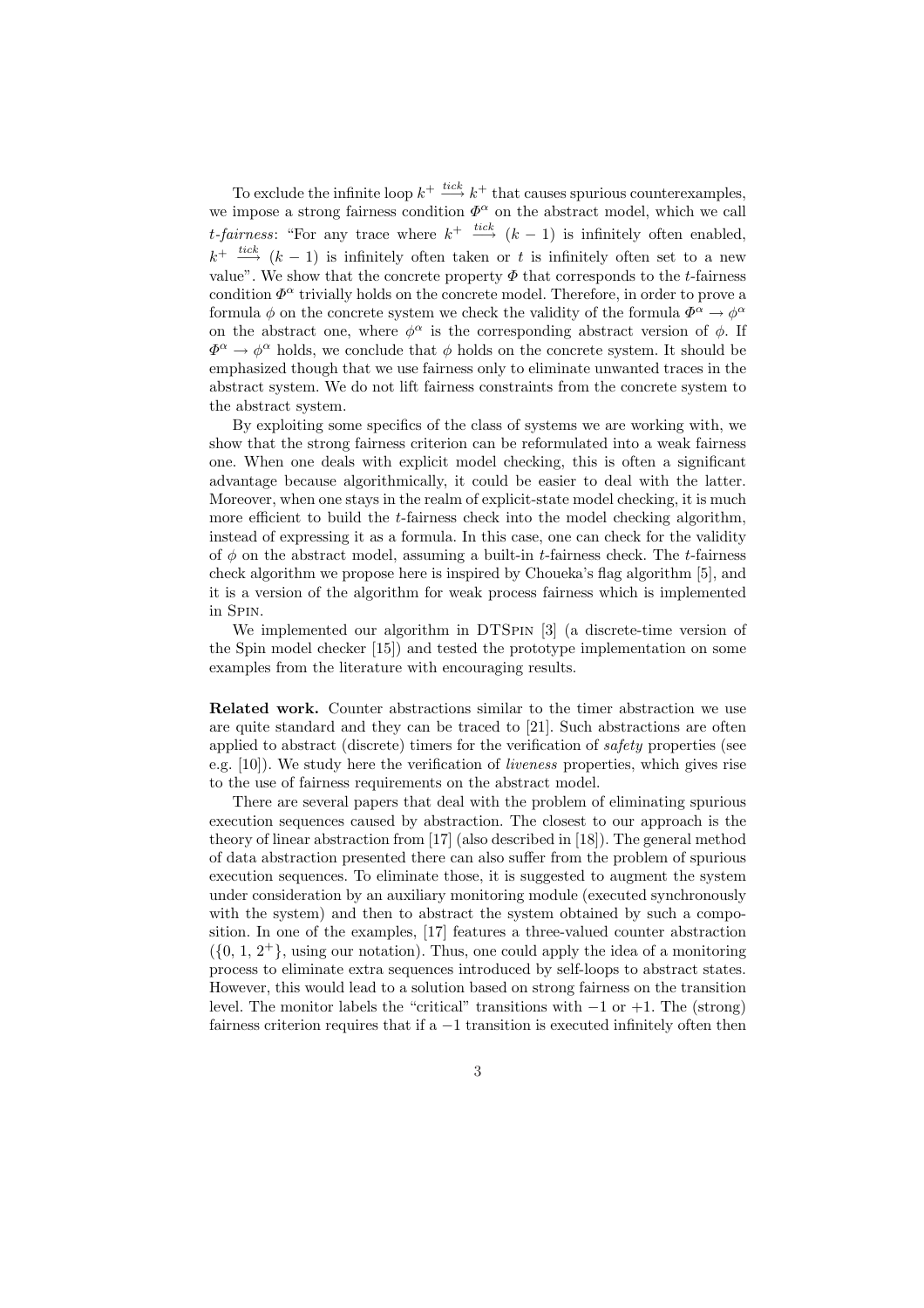also  $a +1$  transition is executed infinitely often. This ensures leaving the artificial self-loops in the abstract state space introduced by the abstraction. As it was already emphasized, we show that in the context of timer abstraction, such a straightforward strong fairness can be transformed into a weak one, which is a significant advantage in the context of explicit model checking.

In [22] the authors present a three-valued counter abstraction in the context of the verification of parameterized systems, i.e., networks of N identical concurrent processes, where  $N$  is an arbitrary finite number. The counters count the number of processes at a particular control (program) location. The solution to the problem of spurious execution sequences also in this case boils down to strong fairness. To this end two new variables from and to are introduced. The unwanted self-looping sequences are eliminated by the natural requirement that for each process location  $l$  if the processes enter  $l$  infinitely many times, then they must also leave it infinitely many times.

The problem of parameterized networks of processes is also treated in [1], with a solution for the spurious sequences which resembles both of the above given approaches. The role of the monitors from [17] is played by "ranking functions", similar to the ones used to ensure the termination of sequential programs. The ranking functions count how many processes have executed a particular transition in the concrete system. By abstracting a ranking function value, similarly to [22], one obtains a separation of the "critical" transitions into "negative" and "positive" ones. The "marking algorithm" which solves the problem of spurious sequences is based on strong fairness. The efficiency remarks in favor of our solution in the context of explicit model checking would also apply to [1] and [22].

 $\alpha$ -SPIN [13] is an extension of SPIN with abstraction. The abstraction framework of  $\alpha$ -SPIN is based on the Abstract Interpretation theory and in that regard it is similar to our approach. However, to the best of our knowledge, there is no work that deals with spurious executions in the context of  $\alpha$ -SPIN. Another approach to use abstractions in combination with Spin can be found in [15].

The paper is organised as follows: In Section 2 we describe the timer abstraction and introduce the notion of t-fairness. In Section 3 we present the verification algorithm. In Section 4 we describe our implementation of t-fairness in DTSpin. In Section 5 we discuss some experimental results. Finally in Section 6 we give some conclusions.

## 2 Timer Abstraction and Fairness

Currently, model checkers provide some facilities to (automatically) reduce a state space, like partial-order reduction techniques. These techniques deal mainly with the control flow of a model. On the contrary, data (values stored and transmitted in a system), whose domain is often infinite or very large, are not handled by them; it is a task of a user to present data in a verification model in a finite form of reasonable size. Depending on the property to be verified, the actual values of data may sometimes be ignored or replaced by some abstract values. In an abstract model, the operations on data are mimicked by new ones on the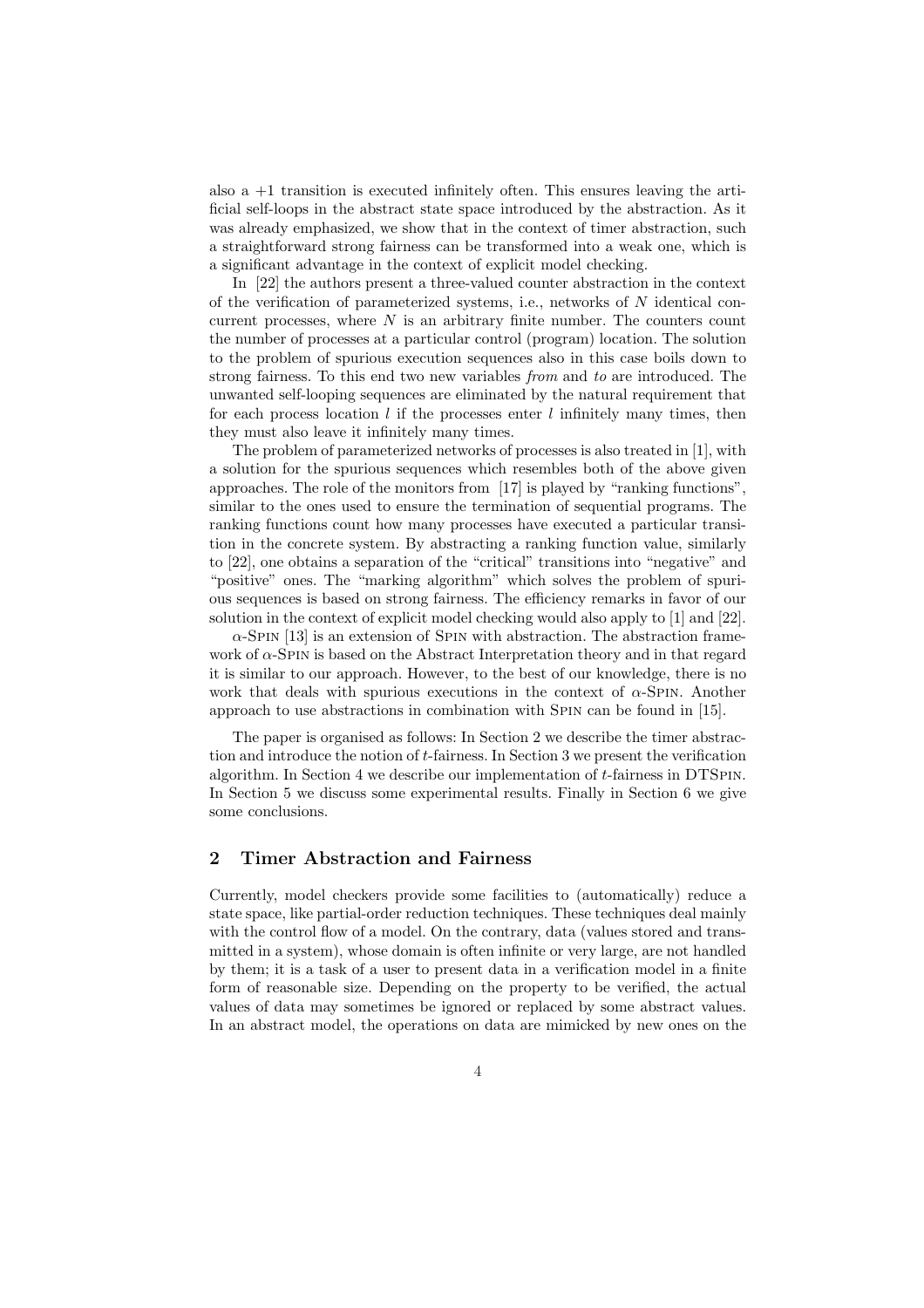abstract data. The main requirement for an abstraction is that the abstract system behaviour should correctly reflect the behaviour of the original system with respect to a verification task in the sense that (1) an abstraction should capture all essential points in the system behaviour, i.e., be not "too abstract", and (2) an abstraction should be safe.

Abstraction and Abstract Interpretation Framework. We first give a brief overview of the formal aspects of abstraction (see [1, 20] for more detail).

Let the semantics of a concrete system  $M$  be given with the corresponding transition system  $T = (S, R)$ , where S is a set of states and  $R \subseteq S \times S$  is a transition relation. Given an abstract state space  ${}_{\alpha}S$  and a total *description* relation  $\rho_s \subseteq S \times_{\alpha} S$ , we derive the pair of (monotonic) functions  $\alpha$  and  $\tilde{\gamma}$ , where  $\alpha$  :  $2^S \rightarrow 2^{\alpha S}$  is the point-wise lifting of  $\rho_s$  to the sets of states, i.e.  $\alpha = post[\rho_s],$  and  $\tilde{\gamma}: 2^{\alpha S} \to 2^S$  is the inverse image of  $\rho_s$ , i.e.  $\tilde{\gamma} = pre[\rho_s]$  (post and pre are the standard relation post- and preimage.) Intuitively,  $\rho_s$  induces a simulation relation between T and  $_{\alpha}T$  (c.f. [20]). We say that  $_{\alpha}T = (\alpha S, \alpha R)$ is an abstraction of T with regard to  $\alpha$ , denoted as  $T \sqsubseteq_{\alpha} \alpha T$  iff  $\forall Q \subseteq \alpha S$ :  $post[R](\tilde{\gamma}(Q)) \subseteq \tilde{\gamma}(post[\alpha R](Q)).$  As a consequence, a given formula  $\phi$  holds on T if it holds on  $_{\alpha}T$ , under condition that  $\tilde{\gamma}(T^{\alpha}(\phi)) \subseteq \mathcal{I}(\phi)$  for corresponding interpretations  $I, I^{\alpha}$ . The preservation result holds for formulas of temporal logics without existential quantification over paths, e.g.  $\Box L^+_\mu$  or LTL [20, 11].

Given an abstraction function  $\alpha$ , let  $\phi$ ,  $\phi^{\alpha}$  be *μ*-calculus formulas with the corresponding sets of atomic propositions  $P, P^{\alpha}$ . The semantics of  $\phi$  and  $\phi^{\alpha}$ is given with the interpretation functions  $\mathcal{I}: \mathcal{P} \to 2^S$  and  $\mathcal{I}^{\alpha}: \mathcal{P}^{\alpha} \to 2^{\alpha S}$ , respectively. Let  $p^{\alpha}$  be the proposition that corresponds to the subset  $\mathcal{I}^{\alpha}(p)$  =  $\alpha(\mathcal{I}(p)) - \alpha(\overline{\mathcal{I}(p)})$  of the abstract state space  $_{\alpha}S$ . We say then that  $p^{\alpha}$  is a contracting abstraction of p under  $\alpha$  [17]. (Note that  $p^{\alpha}$  can be considered as interpretation of p under  $\mathcal{I}^{\alpha} : \mathcal{P} \to 2^{\alpha S}$ .) We call  $\phi^{\alpha}$  a contracting abstraction of formula  $\phi$  if  $\phi^{\alpha}$  is obtained by replacing each atomic proposition p in  $\phi$  with its contracting abstraction  $p^{\alpha}$ .

Abstraction function  $\alpha$  is consistent<sup>4</sup> with I iff for each  $p \in \mathcal{P} : \alpha(\mathcal{I}(p)) \cap$  $\alpha(\overline{\mathcal{I}(p)}) = \emptyset$ , i.e. the images by  $\alpha$  of the interpretations of p and  $\neg p$  are not contradictory [20]. (Consistency of  $\tilde{\gamma}$  with  $\mathcal{I}^{\alpha}$  is defined analogously.) In this case, we call the contracting abstraction  $\phi^{\alpha}$  a consistent abstraction of  $\phi$ . Note that for all  $s \in S$ ,  $s^{\alpha} \in \alpha S$  such that  $s^{\alpha} \in \alpha({s})$ ,  $s \models p$  iff  $s^{\alpha} \models p^{\alpha}$  precisely when  $p^{\alpha}$  is consistent, and  $s \models p$  if  $s^{\alpha} \models p^{\alpha}$  when  $p^{\alpha}$  is contracting.

**Theorem 1.** Let  $T = (S, R)$  and  $_{\alpha} T = (S, S, {}_{\alpha} R)$  be two transition systems such that  $T \sqsubseteq_{\alpha} T$ , with interpretation functions  $\mathcal{I}, \mathcal{I}^{\alpha}$  defined as above. Given  $a \Box L^+_\mu$  (resp.  $\Box L_\mu$ ) formula  $\phi$ , let  $\phi^\alpha$  be a contracting (resp. consistent with  $\mathcal{I}$ ) abstraction of  $\phi$ . Then  $_{\alpha}T \models \phi^{\alpha}$  implies  $T \models \phi$ .

Proof. The theorem is a corollary of Theorem 2, item 1 B, from [20]: Observe that  $\tilde{\gamma}(\mathcal{I}^{\alpha}(p)) \subseteq \mathcal{I}(p)$  and that the consistency of  $\alpha$  with  $\mathcal{I}$  implies the consistency of  $\tilde{\gamma}$  with  $\mathcal{I}^{\alpha}$ .  $\alpha$ .

<sup>4</sup> Consistent abstraction corresponds to the notion of precise abstraction from [17].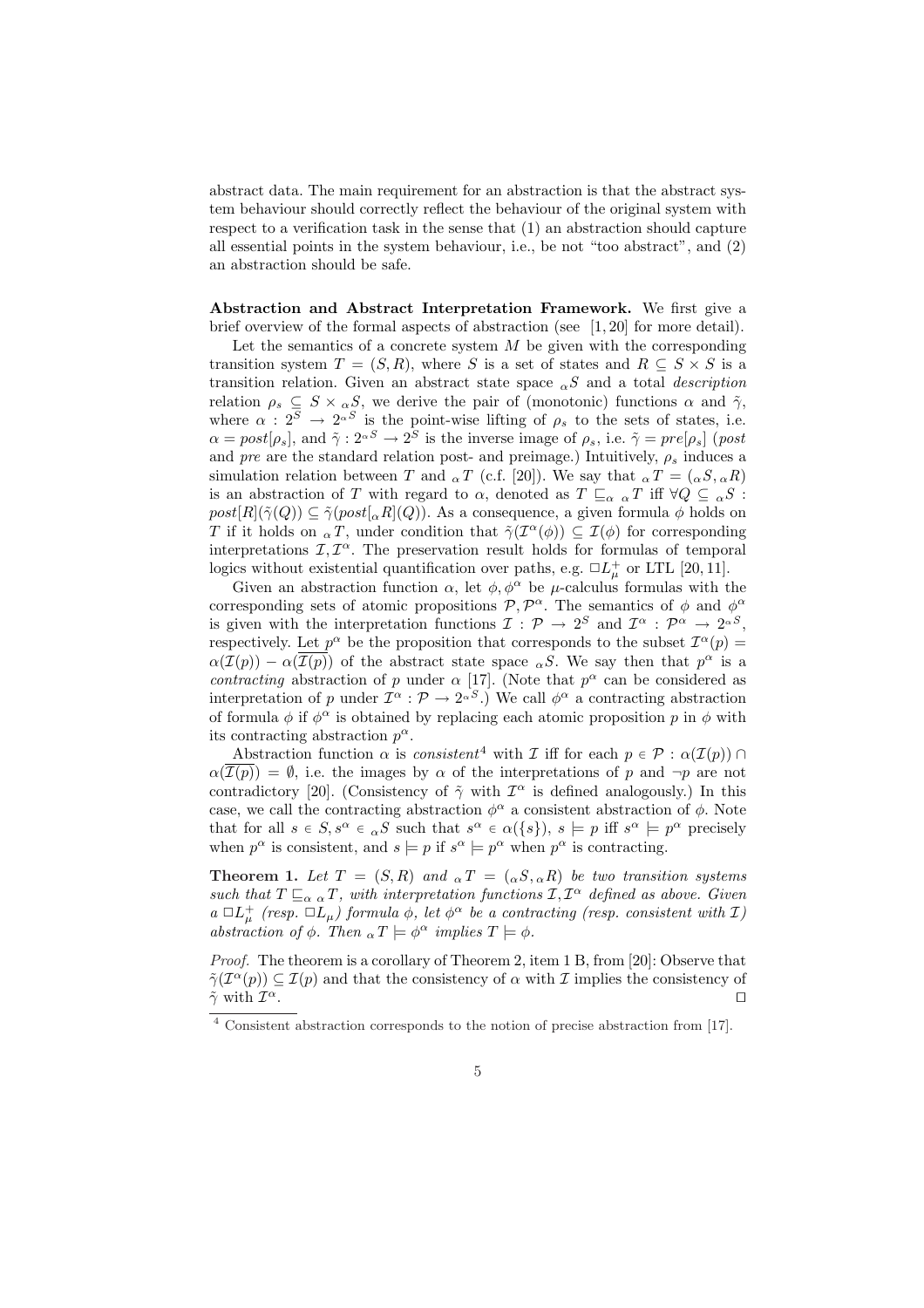Often it is more convenient to apply abstractions directly on the model M than on its transition system  $T$ . Such an abstraction on the level of  $M$  is welldeveloped within the *Abstract Interpretation* framework [8, 9, 12]. The requirement that Abstract Interpretation imposes on the relation between the concrete model M and its safe abstraction  $M^{\alpha}$  can be formalized as a requirement on the relation between the data and the operations of the concrete system and their abstract counterparts as follows: Each value of the concrete domain  $\Sigma$  is mapped by a *description function*  $\rho_d$  into a value from the abstract domain  $\alpha \Sigma$ . The abstract value "describes" the concrete value. We assume an ordering  $\preceq$  on the abstract domain  $_{\alpha}\Sigma$  according to the "precision" of abstract values: given a concrete value x and its abstract description  $x^{\alpha} = \rho_d(x)$ , we say that any  $y^{\alpha} \in \alpha \Sigma$  such that  $x^{\alpha} \preceq y^{\alpha}$  is a less precise description of x.

For every operation (function)  $f$  on the concrete data domain, an abstract function  $f^{\alpha}$  is defined, which "mimics" f. (For simplicity, we assume f to be a unary operation.) In general, the abstraction can be nondeterministic. This is formally captured by letting  $f^{\alpha}$  be a function into the *powerset* over the domain of abstract values. The requirement of mimicking is then formally phrased with the following *safety statement*:  $\forall x \in \Sigma \ \exists y \in f^{\alpha}(\rho_d(x)) : \rho_d(f(x)) \preceq y$ .

A state s can be seen as a valuation vector  $\langle v_0, v_1, \ldots, v_{n-1} \rangle$  and, thus,  $S = \Sigma_0 \times \ldots \times \Sigma_{n-1}$ , with  $\Sigma_0, \ldots, \Sigma_{n-1}$  being the corresponding data domains. Assuming the same set of variables as in M, the state space of  $M^{\alpha}$  is  $_{\alpha}S$  =  ${}_{\alpha}\Sigma_0 \times \ldots \times {}_{\alpha}\Sigma_{n-1}$ . We relate S and  ${}_{\alpha}S$  via the description relation, which in our case is the function  $\rho_s : S \to {}_{\alpha}S$  defined as  $\rho_s(s) = \langle \rho_{d_0}(v_0), \ldots, \rho_{d_{n-1}}(v_{n-1}) \rangle$ , where  $\rho_{d0}, \ldots, \rho_{dn-1}$  are description functions for the corresponding variables. (We assume a trivial (identity) mapping as description function for unabstracted variables.)

Let  $M^{\alpha}$  be obtained by replacing each constant c and function f of M with their abstract versions,  $T^{\alpha} = (S^{\alpha}, R^{\alpha})$  be the transition system that corresponds to  $M^{\alpha}$ , and let the safety statement hold for all functions. Obviously  $S^{\alpha} = {}_{\alpha}\Sigma_{0} \times$  $\ldots \times_{\alpha} \Sigma_{n-1} = {\alpha} S$ . Moreover, for "usual" modelling languages, like PROMELA,  $R^{\alpha} \supset R_{\alpha}$ , which can be shown e.g. following 4.4.1 from [9]. This trivially implies  $\alpha T \subseteq \alpha'$  T<sup> $\alpha$ </sup>, where  $\alpha'$  is the identity function. Thus, by Theorem 1 a given formula  $\phi^{\alpha}$  is preserved from  $T^{\alpha}$  via  $_{\alpha}T$  to T, i.e., from  $M^{\alpha}$  to M.

Timer Abstraction We employ the concept of timers to specify timing conditions imposed on the system. Each timer is related to a certain process and modelled by a timer variable. We denote the value of a timer t at a state s as  $[[t]]_s$ . A timer can be activated by setting. Timer variables are mapped to integers;  $-1$ represents a deactivated timer and larger values stand for active timers. A setting step  $set(t, e)$  leads to the change of the timer value to the value given by expression e. A predicate  $expire(t)$  is true iff  $\llbracket t \rrbracket = 0$ . The transitions are assumed to be instantaneous. Time progression is modelled as a special transition called tick that decreases values of all active timers by 1 and leaves deactivated timers unmodified. Further, we refer to a segment of time separated by time progress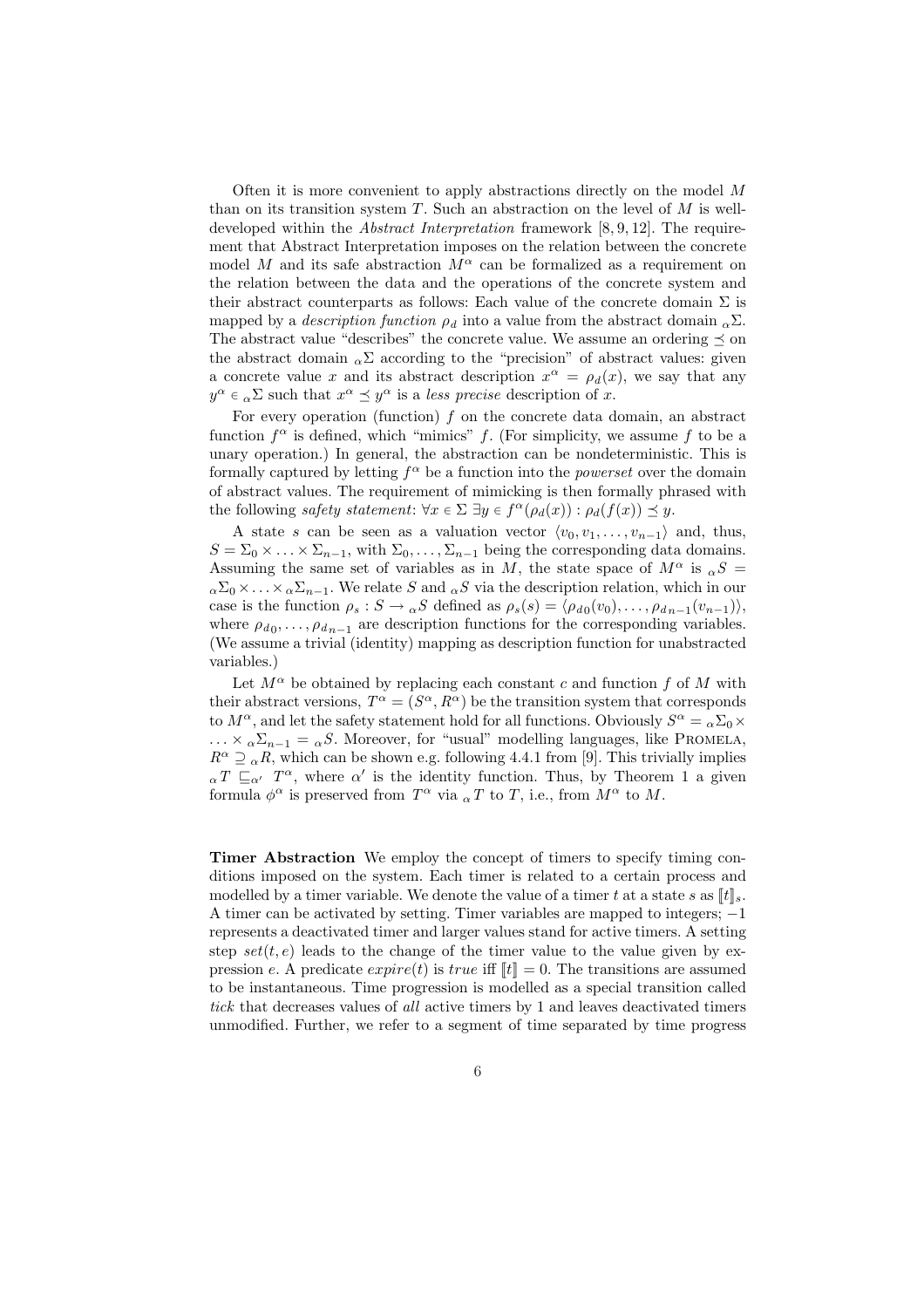steps as a *time slice*. We leave the semantics of time partially open here, since our approach does not depend on it. (We revisit this issue in Section 3.)

To prove that some property holds for all settings of a timer that are greater or equal to some value  $k$ , one often uses a timer abstraction similar to the one of [10]. For a timer t, the concrete domain of timer values  $\Sigma = \mathbb{N} \cup \{-1\}$  is replaced with the abstract domain  ${}_{\alpha}\Sigma_t = \{-1,0,\ldots,k_t-1,k_t^+\}$ , where the value  $k_t$  is a positive value defined by the user assuming that the verification property still holds even if we do not distinguish between the values of the timer greater or equal to  $k_t$ . We overload the notation by using  $c \ (-1 \leq c \leq k_t)$  as an abstract value representing the single concrete value  $i$ , while  $c^+$  describes the set of concrete values  $\{c, c+1, c+2, \ldots\}.$ 

The description function  $\rho_{d_t}$  is defined as  $\rho_{d_t}(c) = c$ , if  $c < k_t$ , and  $\rho_{d_t}(c) = c$  $k_t^+$ , otherwise. Abstract operations on timers are defined in an intuitive way: setting a timer to value x becomes setting it to value  $\rho_{dt}(x)$ ,  $expire^{\alpha}(a)$  is true iff  $a = 0$ , and tick<sup> $\alpha$ </sup> is a non-deterministic operation that changes the value of a timer from a to b according to the following rules: (1) if  $a = -1$  then  $b = -1$ , (2) if  $0 \le a \le k_t$  then  $b = a - 1$  (where "-" works on abstract values as on integers), (3) if  $a = x^+$  then  $b \in \{x^+, x - 1\}$ .

**Lemma 2.** System  $M^{\alpha}$  built from system M according to the rules given above is a safe abstraction of M.

*Proof.* By a simple check that the safety statement is satisfied.  $\square$ 

From now on we assume that systems under consideration have no deadlocks and infinite zero-time cycles (infinite traces with a finite number of tick's). The absence of zero-time cycles can be checked on the abstract model by verifying the property  $\Box \Diamond tick^{\alpha}$ , which is a consistent abstraction of  $\Box \Diamond tick$ . The absence of deadlocks follows straightforward from the fact that time can progress even when no other action is possible in the system, and thus tick action is still possible.

Fair timer abstraction. An abstracted system contains more behavior than the original one. Therefore, positive verification results can be transferred from the abstract to the concrete system, while counterexamples can be spurious. Abstraction refinement is a common technique used in case spurious counterexamples are found (see e.g.  $[6]$ ), though just a change of the granularity level does not always help—the sequence of refinements can turn out to be infinite.

Suppose we use the timer abstraction described above to prove that some property holds for all timer settings greater than or equal to some  $k_t$ . Due to the non-determinism introduced with the abstract version of tick, it becomes possible that the timer once set will never expire. That means that the states that are always reachable in the concrete system are not reached in the abstract system if  $k_t^+ \stackrel{tick}{\longrightarrow} k_t^+$  step is always chosen. Such a trace gives a spurious counterexample: In the concrete system the timer expires after a finite number of time slices. The only possible refinement is taking the same abstraction with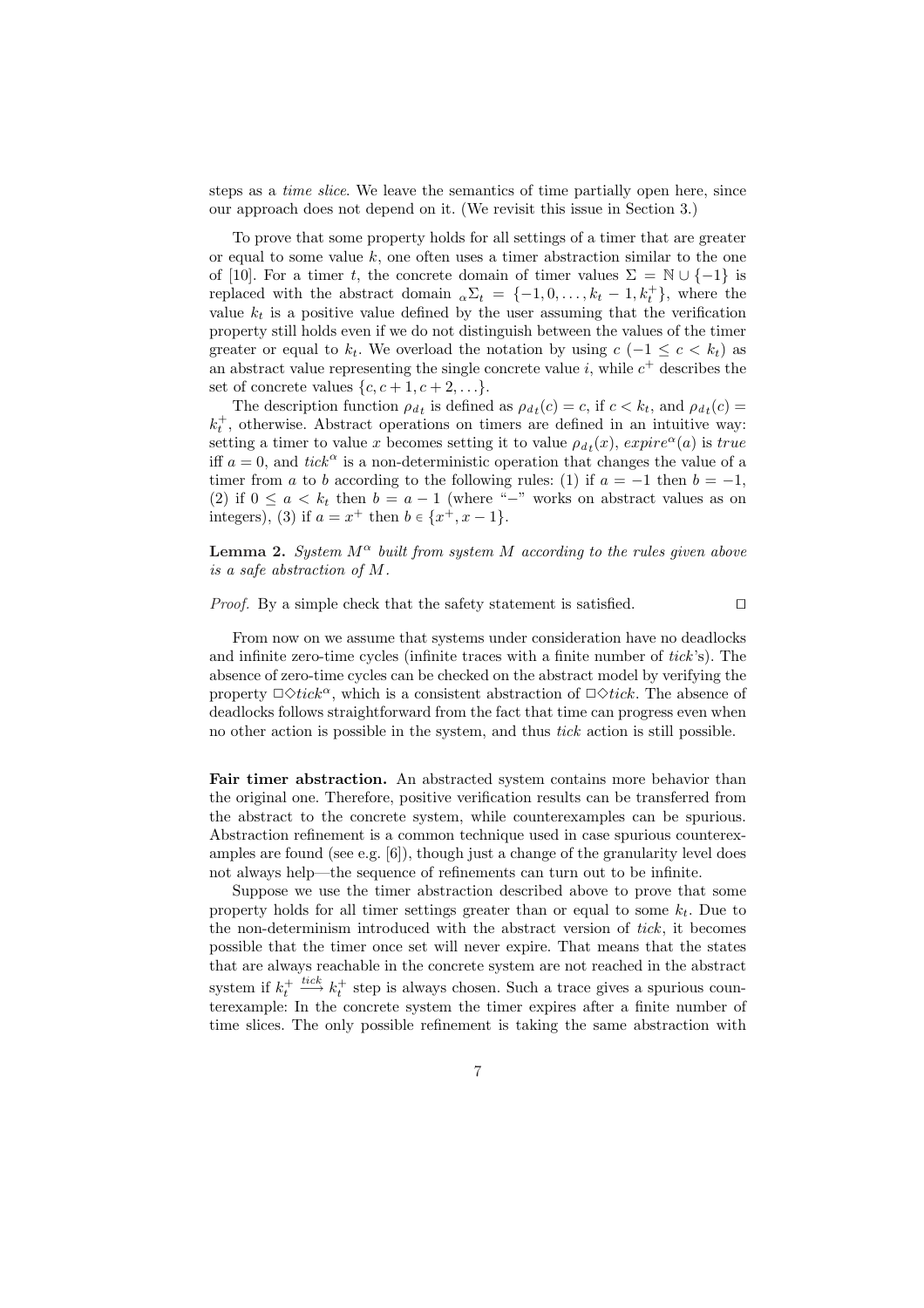a greater value of  $k$ . But the same trace where the timer never expires is still possible, so a counterexample would be produced again. Therefore, we need a different technique to cope with the problem.

Imposing a strong fairness condition that requires that for any trace where transition  $k_t^+ \stackrel{tick}{\longrightarrow} (k_t - 1)$  is infinitely often enabled it is infinitely often taken, gives incorrect results: One can easily build a (concrete) model where a timer  $t$ is infinitely often set to a new value (before it expires), so it can be seen every time as a new variable in the one-assignment setting. This observation leads us to the following definition of t-fairness:

**Definition 3.** Given an LTS T of a system with a set of abstract timers  $TVar^{\alpha}$ , we say that a trace of T is t-fair iff for any  $t \in TVar^{\alpha}$  the following holds:  $k_t^+ \stackrel{tick}{\longrightarrow} (k_t-1)$  is infinitely often enabled implies that  $k_t^+ \stackrel{tick}{\longrightarrow} (k_t-1)$  is infinitely often executed or set $(t, x)$ ,  $x \in \alpha \Sigma_t$ , is infinitely often executed.

This definition has a strong fairness pattern. Interestingly, due to the fact that the loop introduced on a timer with the abstraction is a self-loop, this requirement can be reformulated as a condition with a *weak fairness* pattern:

**Lemma 4.** A trace  $\xi$  of T is t-fair iff for any  $t \in TVar^{\alpha}$  the following holds: if there exists an infinite suffix  $\sigma$  of  $\xi$  such that  $[[t]]_{s_j} = k_t^+$  for every state of  $\sigma$ , then  $set(t, k_t^+)$  is infinitely often executed along the trace.

*Proof.* Let p, q, and r denote the propositions (from Def. 3)  $"k_t^+ \stackrel{tick}{\longrightarrow} (k_t - 1)$  is enabled", " $k_t^+$   $\stackrel{tick}{\longrightarrow}$   $(k_t - 1)$  is executed", and " $set(t, x)$ ,  $x \in \alpha \Sigma_t$ , is executed", respectively.

$$
\Box \Diamond p \to (\Box \Diamond q \lor \Box \Diamond r). \tag{1}
$$

We can split the proposition r into a disjunction of two propositions  $r_1$  and  $r_2$ : " $set(t, k_t^+)$  is executed" and " $set(t, x)$ , where  $x \neq k_t^+$ , is executed", respectively. After straightforward transformations, (1) becomes

$$
\neg(\Box \Diamond p \land \Diamond \Box (\neg q \land \neg r_1)) \lor \Box \Diamond r_2. \tag{2}
$$

We will show that  $\Box \Diamond p \land \Diamond \Box (\neg q \land \neg r_1) (*)$ , is semantically equivalent to  $\Diamond \Box p'$ , where  $p'$  denotes the proposition "the value of t is  $k_t^{+\nu}$ .

The conjunct  $\Box \Diamond p$  says that  $k_t^+ \stackrel{tick}{\longrightarrow} (k_t - 1)$  is infinitely often enabled. Since we assume the absence of zero-time cycles, by the timer abstraction definition, this is equivalent to the proposition "timer t has value  $k_t^+$  infinitely often". The conjunct  $\Diamond \Box (\neg q \land \neg r_1)$  says that after some point in the execution sequence neither  $k_t^+ \stackrel{tick}{\longrightarrow} (k_t - 1)$  nor  $set(t, x)$ , with  $x \neq k_t^+$ , are executed. As these transitions are the only ones that can change the value of t from  $k_t^+$  to a value different than  $k_t^+$ , we can conclude that from some point the value of t will remain  $k_t^+$  forever.

For the other direction, we first observe that if t has value  $k_t^+$  from some point on, then  $k_t^+$   $\stackrel{tick}{\longrightarrow}$   $(k_t - 1)$  is enabled infinitely many times. (Again, we use the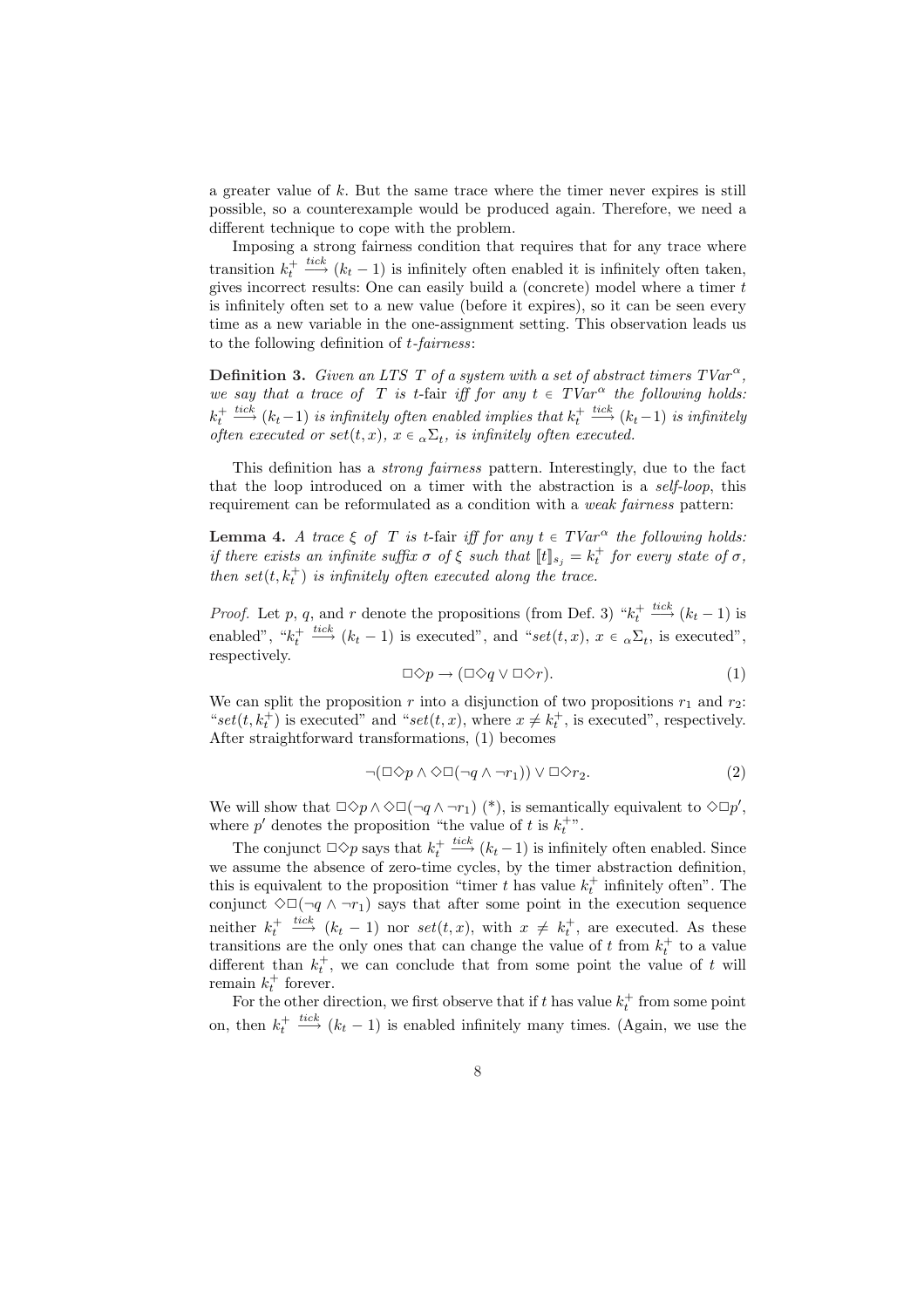absence of zero-time cycles, i.e., a tick transition is executed infinitely often along any execution sequence.) Also, the other conjunct of (\*) follows immediately: As  $k_t^+$   $\stackrel{tick}{\longrightarrow}$   $(k_t - 1)$  and  $set(t, x)$ , where  $x \neq k_t^+$ , are the only statements which can change the value of the abstract timer  $t$ , they also cannot be executed after some point on.

Thus, we can replace (\*) with the equivalent proposition  $\Diamond \Box p'$  and rewrite (2) as  $\Diamond \Box p' \rightarrow \Box \Diamond r_2$ , which is the (weak t-fairness) condition of Lemma 4.  $\Box$ 

Thus we can express the t-fairness criterion by the LTL formula  $\Phi^{\alpha}$  =  $\bigwedge_{t\in TVar^{\alpha}} (\Diamond \Box p \rightarrow \Box \Diamond q)$ , where p and q are propositions corresponding to the terms "[ $t$ ]<sub>sj</sub> =  $k_t^+$ " and "set(t,  $k_t^+$ )" from Lemma 4, respectively. Though  $\Phi^{\alpha}$ is formulated on states and transitions, it can be easily encoded as a property defined on the states of the system. (To express the fact that some transition  $q$  is infinitely often taken, one can e.g. extend the model with introducing a boolean variable  $b_q$  that is negated every time the transition is taken and replace  $\Box \Diamond q$ with  $\Box \Diamond b_q \wedge \Box \Diamond \neg b_q$ .)

One can see the analogy between  $\Phi^{\alpha}$  and the definition of weak fairness for *processes*, where a timer set to  $k_t^+$  corresponds to an enabled process and an execution of the set operation corresponds to an execution of an action by the process. Further, one can show that the t-fairness criterion  $\Phi^{\alpha}$  is a consistent abstraction of the LTL formula  $\Phi = \bigwedge_{t \in TVar} (\Diamond \Box p' \to \Box \Diamond q')$ , where  $p', q'$  are defined as "[ $t$ ]<sub>s<sub>j</sub>  $\geq k_t$ " and " $set(t, x)$ , where  $x \geq k_t$ ", respectively. This can be</sub> done by a simple check that p and q are consistent abstractions of p' and  $q'$ , respectively. Indeed, let  $s^{\alpha} \in \alpha({s})$ . Timer t has the value  $k_t^+$  in the abstract state  $s^{\alpha}$  iff t has a value greater than or equal to  $k_t$  in s. Similarly, t is set to some x which is greater than or equal to  $k_t$  by a transition which has s as the target state iff it is set by a transition in the abstract state which ends up in the state  $s^{\alpha}$  with  $[[t]]_{s^{\alpha}} = k_t^+$ .

Suppose we want to verify that  $T \models \phi$  for some  $\Box L^+_\mu$  (resp.  $\Box L_\mu$ ) formula  $\phi$  and a concrete system T without infinite zero-time traces. The "concrete" version of the abstract t-fairness condition,  $\Phi$ , holds on any trace of T: If from some point on the value of timer t remains greater than or equal to  $k_t$ , then the timer must be infinitely often set to some value greater than  $k_t$ . Otherwise, since tick happens infinitely often, the value of t will eventually become less than  $k_t$ . Thus,  $T \models \phi$  iff  $T \models (\Phi \rightarrow \phi)$ .

By Theorem 1 we know that instead of verifying  $T \models (\Phi \rightarrow \phi)$  on the concrete system, we can verify its contracting (resp. consistent) abstraction  $(\Phi \to \phi)^\alpha$  on the abstract system. By the definition of contracting (consistent) abstraction, the last formula is equivalent to  $\Phi^{\alpha} \to \phi^{\alpha}$ . In case  $\phi$  does not refer to variables (timers) that are abstracted, the abstraction  $\alpha$  is trivially a consistent abstraction for all atomic propositions in  $\phi$  and we have  $\phi^{\alpha} = \phi$ . If  $\phi$  does mention abstracted timers, one has to derive the contracting abstraction  $\phi^{\alpha}$  of  $\phi$ . Finally, by Theorem 1,  $T^{\alpha} \models (\Phi^{\alpha} \rightarrow \phi^{\alpha})$  implies  $T \models (\Phi \rightarrow \phi)$  and thus also  $T \models \phi$ .

Thus, by imposing t-fairness condition on the abstract model, we eliminate spurious counterexamples caused by unfair non-deterministic choices made by abstract functions.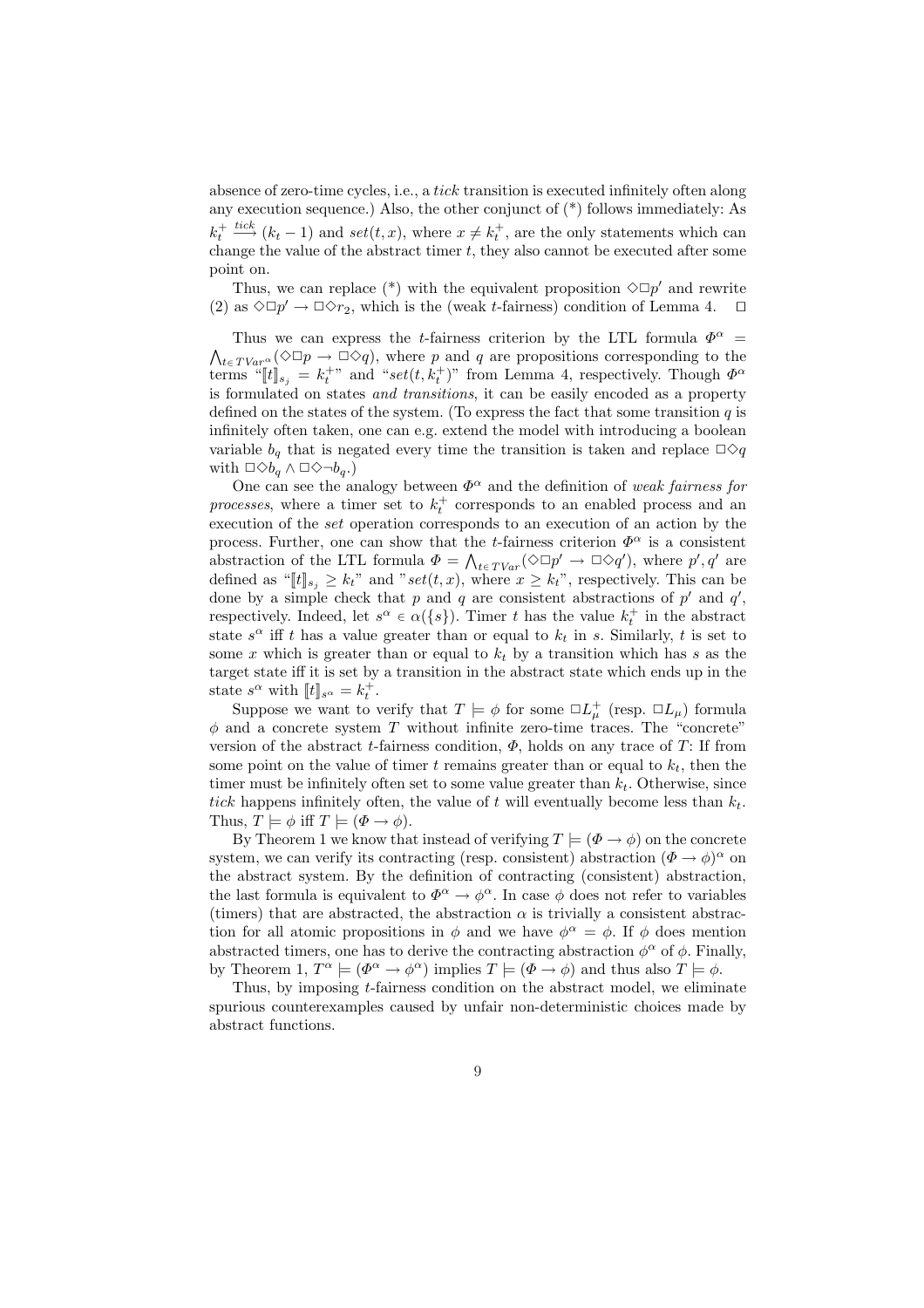#### 3 Incorporating t-Fairness into the Verification Algorithm

To express the formula  $\Phi^{\alpha}$  as an LTL formula defined on the states of the system, one needs to introduce additional variables (see Section 2). Therefore it is computationally expensive to verify the formula  $\Phi^{\alpha} \to \phi^{\alpha}$  and it is more convenient to incorporate the t-fairness requirement into the verification algorithm that verifies  $\phi^{\alpha}$  by considering t-fair traces only. In this section we describe how to embed the t-fairness check into a model-checking algorithm for LTL.

Since there is a strong analogy between t-fairness and weak process fairness, one can easily adapt any algorithm for model checking under weak process fairness. The algorithm we propose here is inspired by the weak process fairness algorithm used in SPIN  $[15, 2]$ , which is a combination of the Nested Depth First Search (NDFS) algorithm [7] and Choueka's flag algorithm [5]. In the automatatheoretic approach, to verify a property expressed by an LTL formula, the negation of the formula is translated into a Büchi automaton, which is combined with the transition system representing the state space of the system. If the language accepted by the resulting automaton is empty, the property is satisfied. As a result, the model checking problem is reduced to a graph theoretic problem of finding acceptance cycles, i.e., cycles that contain states from a special designated set of accepting states. The absence of acceptance cycles means that the property holds for the system. Further on we assume that we work directly with the labelled transition system  $(LTS)$ , which is the product of the Büchi automaton and the LTS of the system.

Given an LTS  $T = (S, Act, \longrightarrow_T, s_{init}, F)$  of a composition of the transition system of a given abstract system with the Büchi automaton that represents the negation of a property to be verified, where  $S$  is a finite state space,  $Act$  is a set of actions,  $\longrightarrow_T \subseteq S \times Act \times S$  is a transition relation,  $s_{init} \in S$  is an initial state and  $F \subseteq S$  is a set of accepting states. Our goal is to construct an extension of  $T$  that contains an acceptance cycle iff there exists a  $t$ -fair acceptance cycle in T. (We say that a cycle  $s_0 \xrightarrow{a_0} ... s_n \xrightarrow{a_n} s_0$  is t-fair iff  $\forall t \in \mathit{TVar}^\alpha$  there exists i,  $(0 \le i \le n)$ , such that  $[[t]]_{s_i} \neq k_t^+$  or  $a_i = set(t, k_t^+)$ .) Therefore, we will define this extension in such a way that any acceptance cycle would be t-fair by construction.

Let the abstract system have  $N$  abstract timers. Then we construct the extended LTS  $T' = (S', Act', \longrightarrow_{T'}, s'_{init}, F')$  in the following way: The set of states of the extended system is a set of pairs  $(s, c)$ , where  $s \in S$  and  $0 \leq c \leq N$ . We call  $(s, c)$  a c-replica of s. (Note that not every replica  $(s, c)$  of a reachable state s of T will be reachable in  $T'$ ). 0-replicas are the basic replicas of the states, while replicas  $1, \ldots, N$  allow to track the behaviour of abstract timers  $t_1, \ldots, t_N$ , respectively. All the accepting states and the initial state of  $T'$  are 0-replicas of the accepting states and the initial state of  $T$ , respectively. All transitions from accepting states lead to 1-replicas only. Transitions from a c-replica  $(s, c)$ , related to timer  $t_c$ , lead either to the c-replicas, or, when they guarantee  $t$ -fair behaviour w.r.t. timer  $t_c$ , to the next  $((c+1) \mod (N+1))$  replica. Since all the acceptance states are 0-replicas, any acceptance cycle contains for every abstract timer at least one transition that guarantees t-fairness.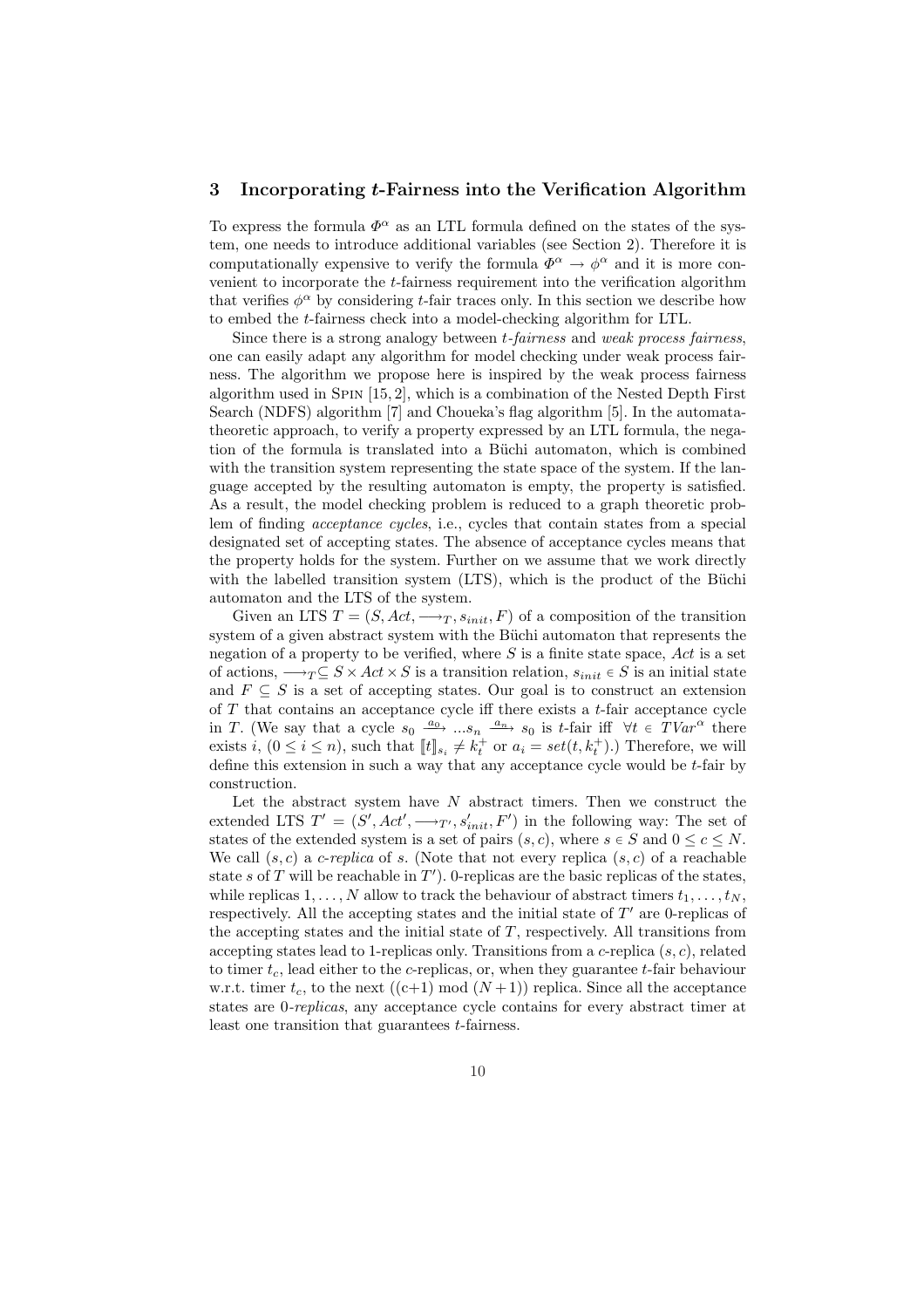The verification algorithm starts the construction of  $T'$  from the initial state  $(s_{init}, 0)$  and proceeds by adding the 0-replicas in accordance with the transition function  $\longrightarrow_T$  until an accepting state is met. If an accepting state s is encountered, the algorithm adds a dummy  $\tau$ -step that connects the 0-replica of s with the 1-replica of the same state. A move from a c-replica with  $1 \leq c \leq N$  to the  $((c+1) \mod (N+1))$ -replica happens when a state is encountered in which  $t_c$ has a value different from  $k_t^+$  or a step setting timer  $t_c$  is taken, i.e. when the t-fairness condition for  $t_c$  is fulfilled. (A move from a 0-replica to a 1-replica is possible only by  $\tau$ -steps connecting the replicas of the same accepting state.) For the rest, the algorithm adds states following the transition function  $\longrightarrow_T$ .

**Theorem 5.** Given an LTS  $T = (S, Act, \rightarrow_T, s_{init}, F)$  with abstract timers  $t_1, \ldots, t_N$  and its smallest extension  $T' = (S', Act', \longrightarrow_{T'}, s'_{init}, F')$  that satisfies the following conditions:

- 1.  $Act' = Act \cup \{\tau\};$
- 2.  $s'_{init} = (s_{init}, 0);$
- 3.  $(s, 0) \stackrel{a}{\longrightarrow}_{T'} (s_1, 0)$  if  $(s, 0) \in S'$  and  $s \stackrel{a}{\longrightarrow}_T s_1$  and  $s \notin F$ ;
- 4.  $(s, 0)$   $\stackrel{\tau}{\longrightarrow}_{T'} (s, 1)$  if  $(s, 0) \in S'$  and  $s \in F$ ;
- 5.  $(s, c) \xrightarrow{a} T(s_1, c_1)$  if  $(s, c) \in S'$  and  $c > 0$  and  $s \xrightarrow{a} T s_1$  with  $c_1 = ((c + 1)$ mod  $(N+1)$ ) if  $( [t_c]_s \neq k_{t_c}^+$  or  $a = set(t_c, k_{t_c}^+))$ , and  $c_1 = c$  otherwise;

6. 
$$
F' = S' \cap \{(s,0) | s \in F\}.
$$

Then the following statements hold:

- 1.  $(S, Act, \longrightarrow_T, s_{init})$  and  $(S', Act', \longrightarrow_{T'}, s'_{init})$  are branching bisimilar.
- 2. T contains a reachable t-fair acceptance cycle iff  $T'$  contains a reachable acceptance cycle.

*Proof.* 1. Consider  $Q \subseteq S \times S'$  where  $(s, s') \in Q$  iff  $s' = (s, c)$  where  $0 \le c \le N$ . It is straightforward to check by case analysis that  $Q$  is a weak bisimulation. Since system T is  $\tau$ -free, T and T' are branching bisimilar [24].

2. Notice that all acceptance cycles of the extended state space are t-fair by construction: An acceptance cycle contains at least one accepting state; this state is a 0-replica and has outgoing transitions to 1-replicas only. As transitions from a c-replica lead either to c-replicas, or to "neighbour"  $((c+1) \mod (N+1))$ replicas  $(0 \le c \le N)$ , for any c, the cycle includes a c-replica  $(s, c)$ ,  $s \in S$ . Every move from a c-replica to its neighbour satisfies the t-fairness condition for timer  $t_c$ , so for every abstract timer there is a transition in the cycle satisfying the t-fairness condition and thus the cycle is t-fair.

Due to the bisimulation result, any acceptance cycle of  $T'$  (which is always  $t$ -fair) has a corresponding  $t$ -fair acceptance cycle in  $T$ .

In the opposite direction: Assume that there is a trace  $s_{init} \xrightarrow{a_0} s_1 \xrightarrow{a_1} \dots$  in T that contains a fair acceptance cycle. Then there are  $s_i, s_j$  such that  $s_i = s_j$ with  $j > i$ . The path  $\pi$  from  $s_i$  to  $s_j$  contains at most  $m = (j - i)$  distinct states. Trace  $\sigma = s_{init} \stackrel{a}{\longrightarrow} ... s_i ... s_i ... s_i$  going through the cycle  $N + 1$  times is also the valid trace of T. Due to the bisimulation result, there is a trace  $\sigma'$  in T' that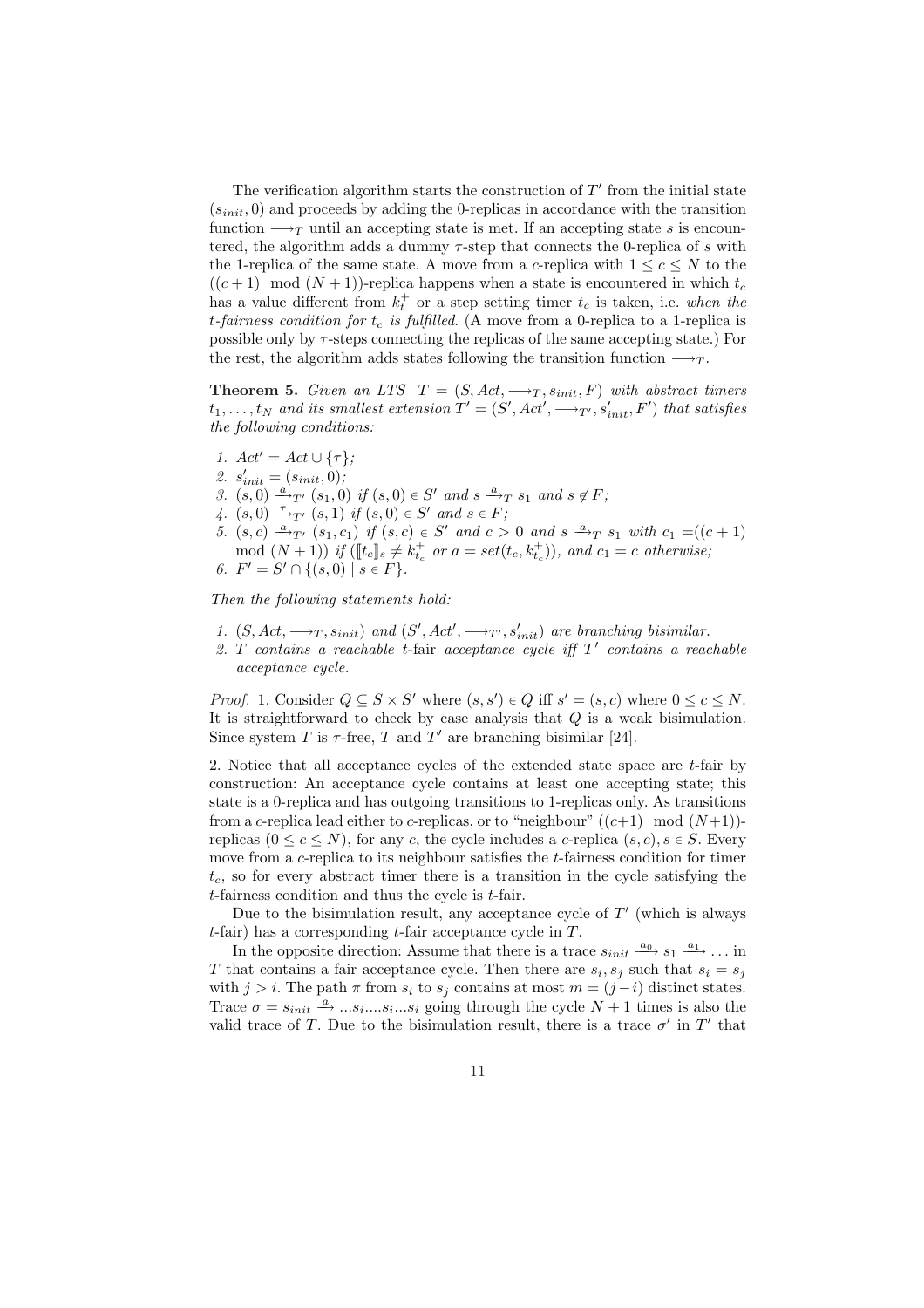| Procedure 6 (dfs $(s, c)$ ).                                             |                                          |
|--------------------------------------------------------------------------|------------------------------------------|
| add $(s, c)$ to $S'$                                                     | add a pair to the state space            |
| if $c = 0$ and $s \in F$                                                 | 0-replica and state $s$ is accepting     |
| then if $(s,1) \notin S'$ then $dfs(s,1)$ ;                              | $\tau$ -step from 0-replica to 1-replica |
| else                                                                     |                                          |
| for all $s \xrightarrow{a} r s_1$ do                                     | for all transitions enabled in s         |
| if $c > 0$ and $(a = set(t_c, k_{t_a}^+)$ or $[[t_c]]_s \neq k_{t_a}^+)$ | $t$ -fairness condition                  |
| then $c_1 = (c+1) \mod N$                                                | the next replica number                  |
| else $c_1 = c$ ;                                                         | the same replica number                  |
| if $(s_1, c_1) \notin S'$ then $dfs(s_1, c_1)$ ;                         | recursive call                           |
| od:                                                                      |                                          |

Fig. 2. Generating  $t$ -fair extension of  $S$ 

mimics  $\sigma$ . The suffix  $\xi'$  of  $\sigma'$  that mimics passing through the cycle  $N+1$  times contains at least  $m(N + 1) + 1$  states. The states of  $\xi'$  are replicas of the states of  $\pi$ , therefore at most  $m(N+1)$  of them are distinct. Thus, there is at least one state that is present in  $\xi'$  twice, and  $\xi'$  is a cycle.

Now we shall show that  $\xi'$  is an *acceptance* cycle. We denote the suffix of  $\sigma$ corresponding to  $\xi'$  as  $\xi$  and pick up an arbitrary state s of  $\xi$ . Then  $\xi'$  contains some state  $(s, c)$ ,  $0 \le c \le N$ . Assume that  $c > 0$ . Since  $\xi$  is a t-fair cycle, there are some states  $q_1, q_2$  reachable from s such that  $q_1 \stackrel{a}{\longrightarrow} q_2$  and  $(\llbracket t_c \rrbracket_{q_1} \neq k_t^+$ or  $a = set(t_c, k_t^+)$ . Hence there exists a transition from the c-replica  $q_1$  to the  $((c+1) \mod N)$ -replica  $q_2$  in  $\xi'$ . Proceeding in the same way, we will obtain transitions leading to some  $((c + 2) \mod N)$ -replica, etc., and eventually we arrive at a 0-replica. Thus, we conclude that  $\xi'$  contains at least one 0-replica of some state. In  $T'$ , transitions from 0-replicas of non-accepting states lead to 0-replicas, and transitions from 0-replicas of accepting states lead to 1-replicas. Since  $\xi$  contains an accepting state, due to the bisimulation result,  $\xi'$  contains an accepting state as well and thus it is an accepting cycle of  $T'$ .  $\Box$ 

We call the extension  $T'$  a t-fair extension of  $T$ . An algorithm that generates the extended state space in a depth first search (DFS) manner is given in Fig. 2. It is straightforward to prove the following claim:

**Lemma 7.** Given an LTS  $T$ , let  $T'$  be a system produced from system  $T$  by applying Procedure 6. Then  $T'$  is a t-fair extension of  $T$ .

To detect acceptance cycles, DFS is extended with a cycle-check procedure (Fig. 3). Whenever Procedure 8 detects an accepting state, it starts Procedure 9, which is again a DFS, that reports an accepting state if the seed state is matched within the cycle-check. Here we omit a detailed description of the NDFS algorithm and refer the interested reader to [7].

The correctness of the algorithm is given by the following claim: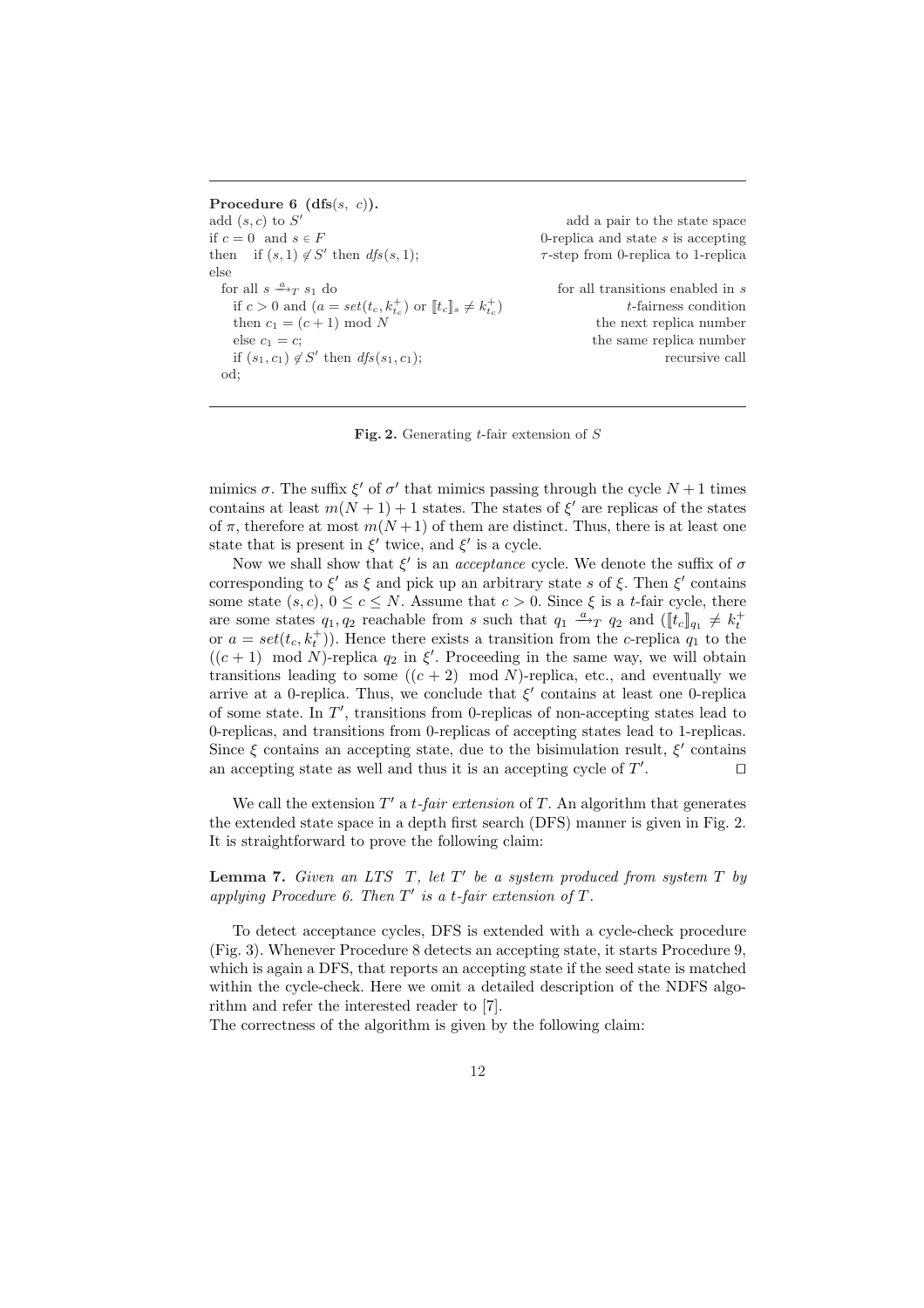Procedure 8 (ndfs<sub>1</sub> $(s, c)$ ). add  $(s, c, 0)$  to  $S'$ add a pair to the state space if  $c = 0$  and  $s \in F$  0-replica, and state s is accepting then if  $(s, 1, 0) \notin S'$  then  $ndfs_1$  $\tau$ -step from 0-replica to 1-replica else for all  $s \xrightarrow{a}_{T} s_1$  do for all transitions enabled in  $s$ if  $c > 0$  and  $(a = set(t_c, k_{t_c}^+)$  or  $[[t_c]]_s \neq k_{t_c}^+$ ) t-fairness condition then  $c_1 = (c + 1) \mod N$  the next replica number else  $c_1 = c$ ; the same replica number if  $(s_1, c_1, 0) \notin S'$  then  $ndfs_1$ recursive call od; if  $c = 0$  and  $s \in F$  then  $seed := (s, 0, 1);$   $ndfs_2(s, 0);$ set the seed and start  $\mathrm{ndfs}_2$ 

Procedure 9 (ndfs<sub>2</sub> $(s, c)$ ). add  $(s, c, 1)$  to  $S'$ add a pair to the state space if  $c = 0$  and  $s \in F$  0-replica, and state s is accepting then if  $(s, 1, 1) \notin S'$  then  $ndfs_2$  $\tau\text{-step}$  from 0-replica to 1-replica else for all  $s \xrightarrow{a}_{T} s_1$  do for all transitions enabled in  $s$ if  $c > 0$  and  $(a = set(t_c, k_{t_c}^+)$  or  $[[t_c]]_s \neq k_{t_c}^+$ ) t-fairness condition then  $c_1 = (c + 1) \mod N$  the next replica number else  $c_1 = c$ ; the same replica number if  $seed = (s, c_1, 1)$  then REPORT CYCLE! seed is matched, report the cycle else if  $(s_1, c_1, 1) \notin S'$  then  $ndfs_2$ recursive call od;

Fig. 3. NDFS version of Procedure 6

**Theorem 10.** Given an LTS T, Procedure 8 called with  $(s_{init}, 0)$  reports an acceptance cycle iff there exists a reachable t-fair acceptance cycle in T.

Proof. Follows from the correctness of the NDFS algorithm from [7] by observing that the algorithm is actually NDFS from [7] applied on the extended state space  $T'$ . Under the contract of the contract of the contract of the contract of the contract of the contract of the co

The last result completes the series of claims that guarantee the soundness of the verification approach proposed in this paper. If no acceptance cycle is detected then the verified property holds for t-fair traces of the abstract system and therefore also for the concrete system.

Time complexity of the NDFS Algorithm in Fig. 3 is  $O(N \cdot |T|)$ , where N is the number of timers, while  $|T|$  is the size (states and transitions) of the abstract system state space. Memory space needed to save  $T'$  is virtually the same as the one for T. Instead of keeping each of the N replicas  $(s, i)$ ,  $(1 \le i \le N)$  one can save only the "useful" part s plus additional  $2(N + 1)$  bits, like it is done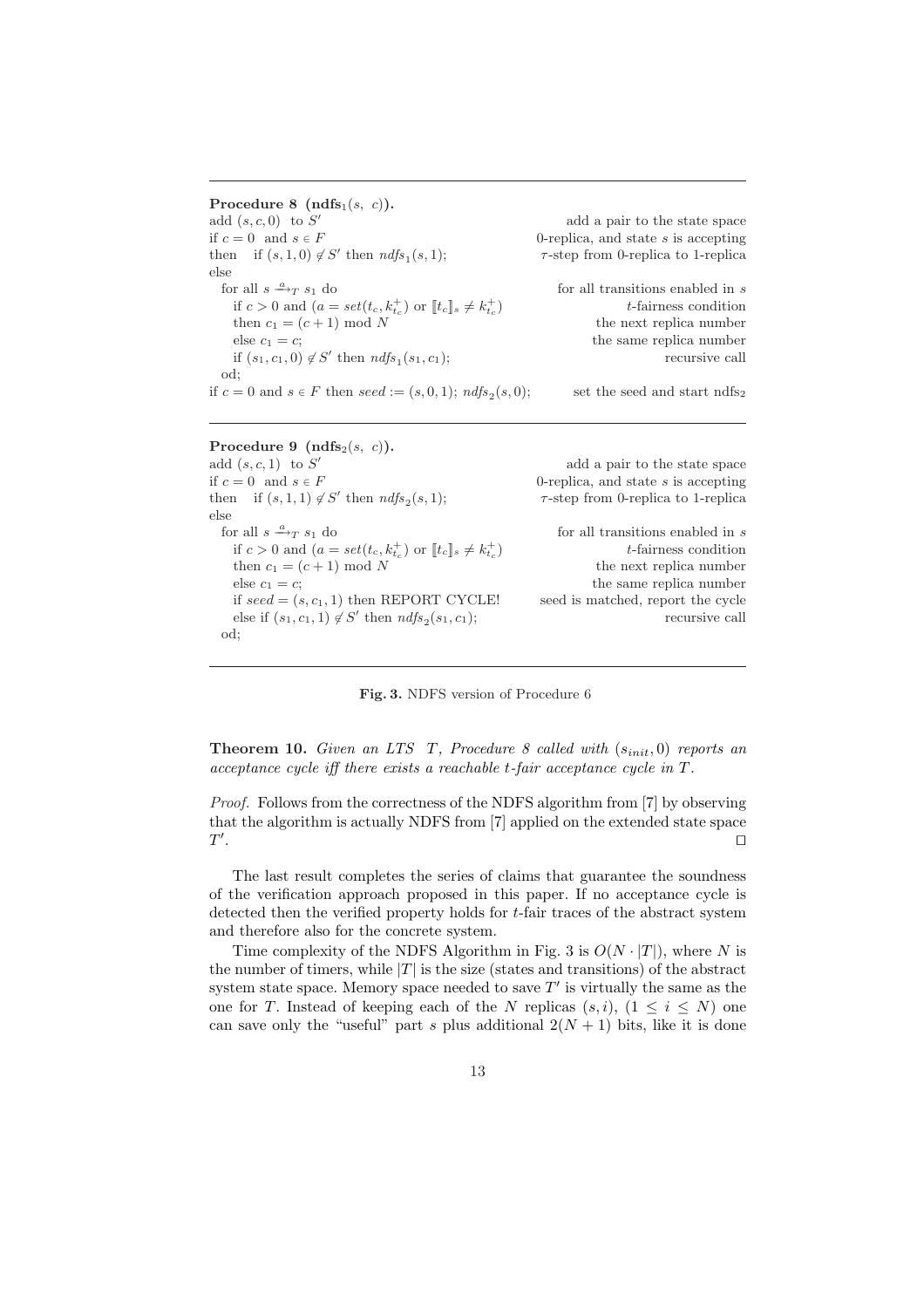for process fairness in SPIN. The first  $N + 1$  bits correspond to the replicas in the main depth first search of the NDFS algorithm, while the second group of  $(N+1)$  bits corresponds to the nested DFS. If bit i of the first group is set then this means that the state  $(s, i)$  has been visited by the algorithm. Similarly for the second group. As the description of s is usually much greater than  $2(N+1)$ bits, the bookkeeping overhead is negligible.

### 4 T -fairness in DTSpin

DTSpin [3] is a discrete-time extension of Spin [15] that has all verification features of Spin. It was successfully applied for debugging and verification of timed models of industrial size protocols (see e.g. [4, 16]). DTSPIN is designed for the verification of systems where delays are significantly larger than the duration of the events within the system. Therefore, system transitions are assumed to be instantaneous. DTSpin employs the concept of timers to express time aspects of a system. In DTPromela, the input language of DTSpin, timers are modelled by variables of a predefined type timer. The data domain and the operations on timers are defined as in Section 2.

Since the system transitions are assumed to be instantaneous, time progress has the least priority in the system and may take place only when the system is *blocked*. A special process *Timer* ticks all the active timers down in case the system is blocked. DTSPIN employs PROMELA's statement timeout to check whether the system is blocked. To ensure that time progression has the least priority, the usage of timeout is reserved for the implementation of time progression and forbidden in DTPromela specifications. Note that by the definition of tick, all DTPromela models are deadlock-free.

To implement the timer abstraction defined in Section 2, we extend DT-PROMELA with a new data type  $timer^{\alpha}$  for abstract timers and define the operations on them as macros. The abstract version of tick, tick<sup> $\alpha$ </sup>, decreases values of active abstract timers if they are different from  $k_t^+$ . If a timer has the  $k_t^+$  value, the non-deterministic choice is made between decreasing the value of the timer to  $(k_t - 1)$  and leaving it unmodified. Our fairness algorithm from Section 3 is implemented by means of a PAN2TFPAN Java program that transforms the  $pan$ verifier generated by SPIN for the verification of the property without  $t$ -fairness into a new one that checks the property under t-fairness. The transformation is automatic and does not require any interaction with the user.

The user applies thus the following scheme for the verification: (1) Choose timers of a concrete model that should be abstracted and define a  $k_t$  value for each of those timers; (2) Redefine the type of the chosen times to  $timer^{\alpha}$  and redefine the set operations according to the  $k_t$  values; (3) Check whether the abstract system is free from zero-time cycles, i.e. check whether tick happens infinitely often. This is done by checking LTL formula:  $\Box \Diamond timeout$ . (In DT-SPIN, time progresses if the statement *timeout* of PROMELA is *true*. Since this statement is forbidden to use in DTPROMELA specifications,  $\Box \Diamond timeout$  expresses the absence of zero-time cycles.) (4) Formulate the abstract version of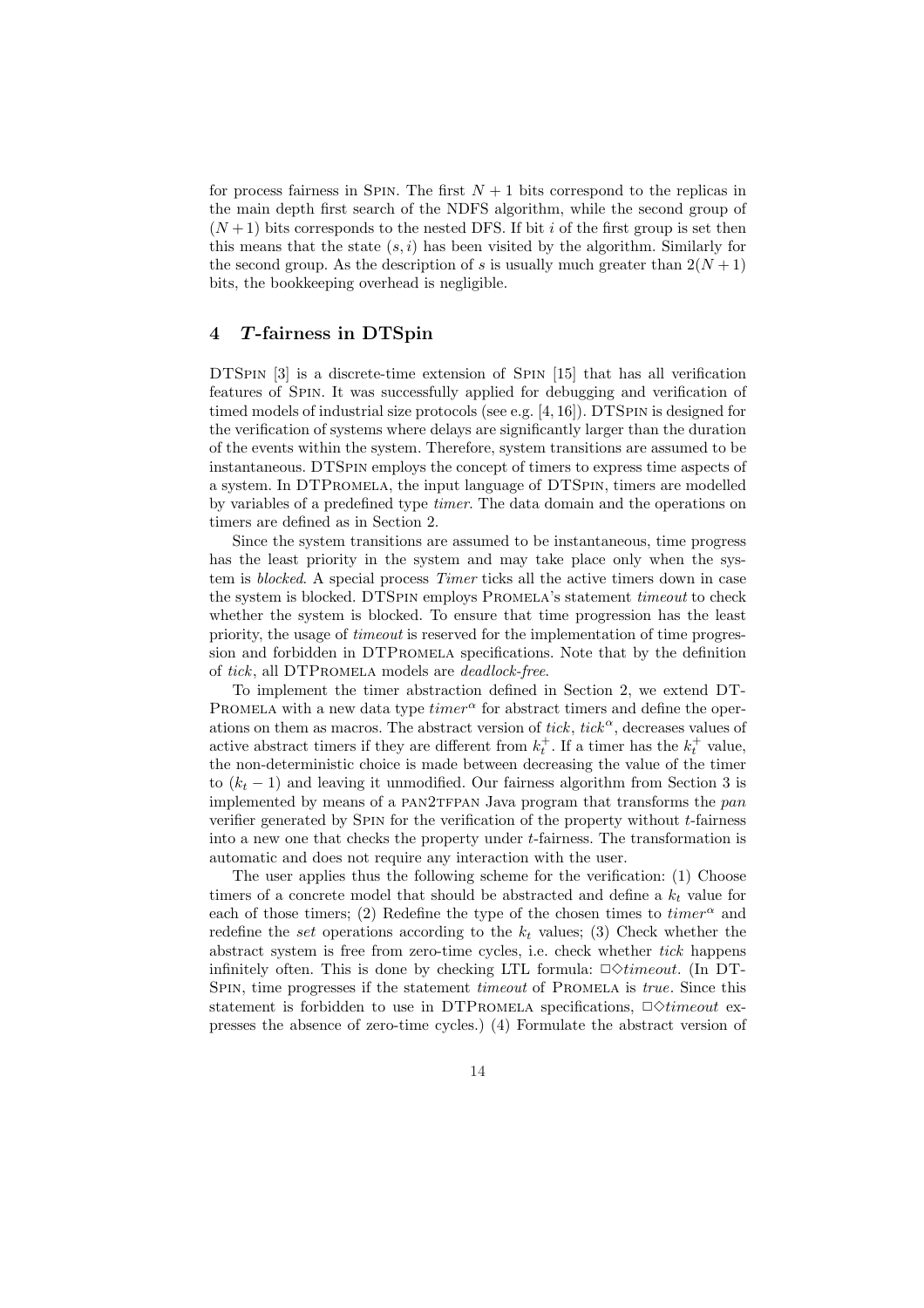the property to check and generate the *pan* verifier for this property;  $(5)$  Transform the pan verifier with PAN2TFPAN to the new pan verifier, which will check the property under the  $t$ -fairness condition. Positive verification results imply that the property holds for the concrete system as well. If the property gets violated on the abstract system, the counterexample is generated, and the user checks whether the counterexample is spurious or not.

### 5 Experimental results

In this section we describe some experimental results that show the efficiency of our approach. Our test cases are the positive acknowledgment retransmission protocol (PAR) [23] and Fischers mutual exclusion protocol [19]. We compare the results obtained when we specify  $t$ -fairness as LTL formulas according to strong fairness and weak fairness patterns (we will refer to it as verifying with strong/weak fairness respectively) with the results obtained with our prototype implementation of the algorithm from Section 3 in DTSpin, which we refer to as built-in t-fairness. Our prime goal here is to compare the performance of the three methods rather than to verify the protocols.

Experiments with the Positive Acknowledgment Retransmission Protocol (PAR) PAR [23] is a classical example of a communication protocol where time issues are essential for the correct functionality of the protocol. PAR involves a sender, a receiver, a message channel and an acknowledgment channel. The sender receives a frame from the upper layer, sends it to the receiver via the message channel and waits for a positive acknowledgment from the receiver via acknowledgment channel. When the receiver delivered the message to the upper layer, it sends the acknowledgment to the sender. After the positive acknowledgment is received, the sender becomes ready to send the next message. The channels delay the delivery of messages. Moreover, they can lose or corrupt messages. Therefore, the sender handles lost frames by timing out. If the sender times out, it re-sends the message. As known, the protocol functions correctly only under the following condition: the timeout of sender should be greater than the sum of delays on channels.

We specified PAR in DTPROMELA using concrete timers to represent delays on the channels and the sender timeout. Our goal was to check that if the channels do not lose messages continuously, no message reordering occurs and no message gets lost, under condition that the timeout of the sender is greater than the sum of the (given) delays on the channels. To prove the property for an arbitrary message sequence we used a well-known canonical abstraction [14, 25] and defined two abstract environment processes: one representing an upper layer for the sender and another one for the upper layer of the receiver. Then we abstracted the sender's timer to check the property for all values greater than the sum of the channels' delays.

Without  $t$ -fairness, the property gets violated, since there exists a trace where the abstract timer of the sender never expires, staying in the loop  $k_t^+ \stackrel{tick}{\longrightarrow} k_t^+$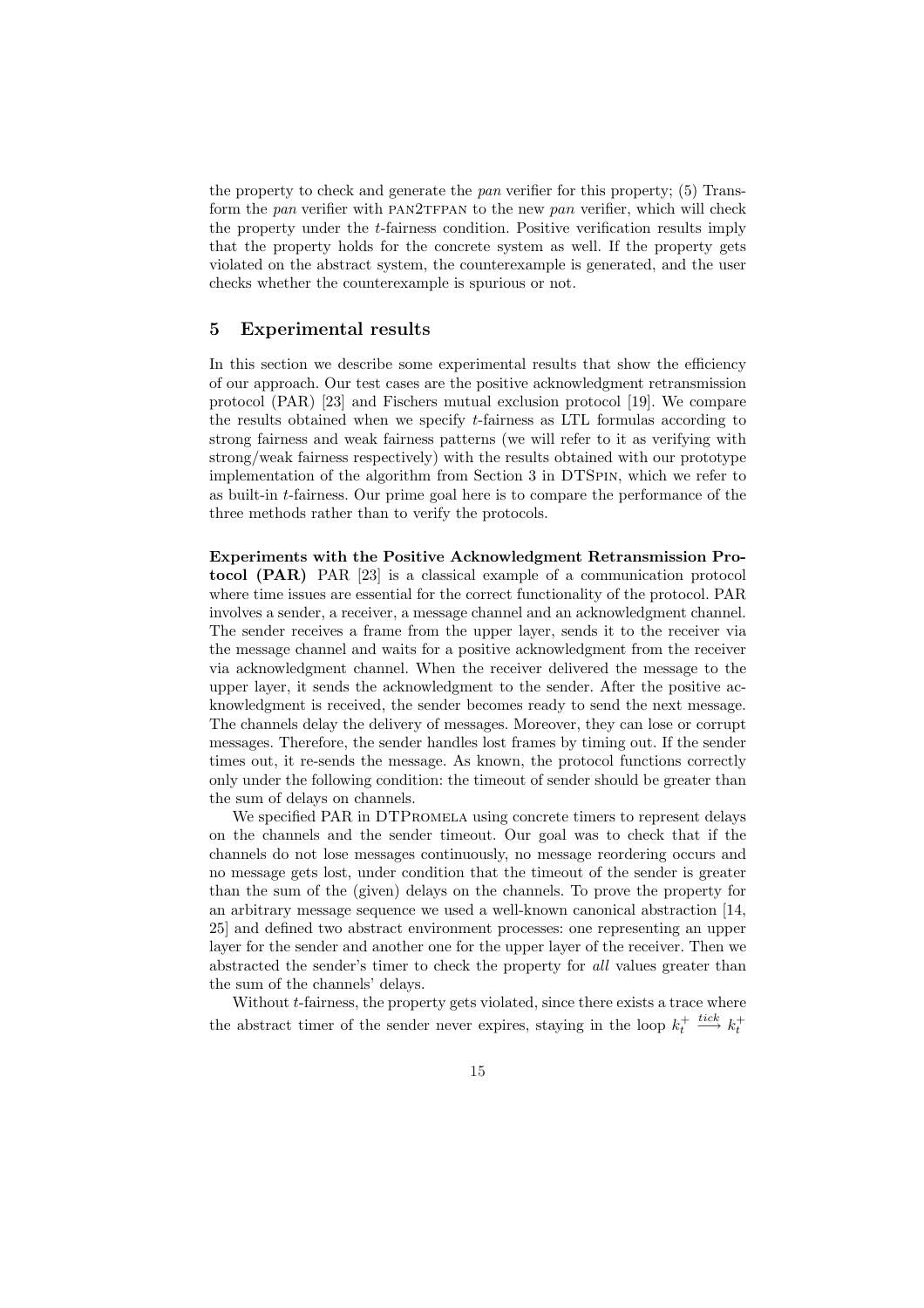Table 1. PAR

| pattern                    | states | transitions          | $ \text{memory}(Mb) $ | time    |
|----------------------------|--------|----------------------|-----------------------|---------|
| strong fairness            |        | $825761$ 5.10962e+06 | 52.286                | 0:21.00 |
| weak fairness              |        | $227569$ 1.49527e+06 | 15.320                | 0:05.98 |
| built-in t-fairness 100275 |        | 390012               | 6.693                 | 0:01.56 |

(we obtained a t-unfair trace as counterexample). Under the t-fairness condition, we proved that the property holds. Table 1 contains information on the time and memory consumption for the verification with DTSpin of the property formulated with the strong and weak fairness patterns and for the verifier with built-in t-fairness.

Fischer's mutual exclusion protocol Our second test example is Fischer's mutual exclusion protocol. The protocol uses time constraints and a shared variable to ensure mutual exclusion in a system that consists of  $N$  processes running in parallel and competing for a critical section. We assume that each process has a unique id from 1 to N. The initial value of the shared variable  $x$  is 0. When a process observes that x is 0, it waits for at most  $\delta_1$  time units and then writes its id to x. After that, it waits for at least  $\delta_2$  time units, and if x still equals the process id, the process enters the critical section. The process stays in the critical section for some time and then leaves it.

We have specified Fischer's mutual exclusion protocol in DTPROMELA using concrete timers to represent delays not larger than  $\delta_1$  and abstract timers to represent delays which are at least  $\delta_2$ . As known, mutual exclusion is ensured provided that  $\delta_1 < \delta_2$ . We have checked the property that if there comes a request of access to the critical section, one of the processes will get it. Table 2 contains results for strong, weak and built-in t-fairness for the case of two, three and four processes. Note that the number of abstracted timers in this example is equal to the number of processes.

| pattern             | num. of proc.  | states          | transitions     | memory(Mb) | time    |
|---------------------|----------------|-----------------|-----------------|------------|---------|
| strong fairness     | 2              | 41384           | 171586          | 4.363      | 0:00.46 |
| weak fairness       | 2              | 4705            | 13053           | 2.724      | 0:00.08 |
| built-in t-fairness | $\overline{2}$ | 1236            | 4181            | 1.573      | 0:00.01 |
| strong fairness     | 3              | $3.28599e + 06$ | $2.01406e + 07$ | 190.539    | 1:01.79 |
| weak fairness       | 3              | 115874          | 362068          | 8.561      | 0:01.22 |
| built-in t-fairness | 3              | 21592           | 110332          | 2.700      | 0:00.26 |
| strong fairness     | $\overline{4}$ | out of memory   |                 |            |         |
| weak fairness       | 4              | $2.60665e + 06$ | $9.2549e + 06$  | 151.729    | 0:38.34 |
| built-in t-fairness | 4              | 346903          | $2.45733e+06$   | 20.927     | 0:05.69 |

Table 2. Fischer's mutual exclusion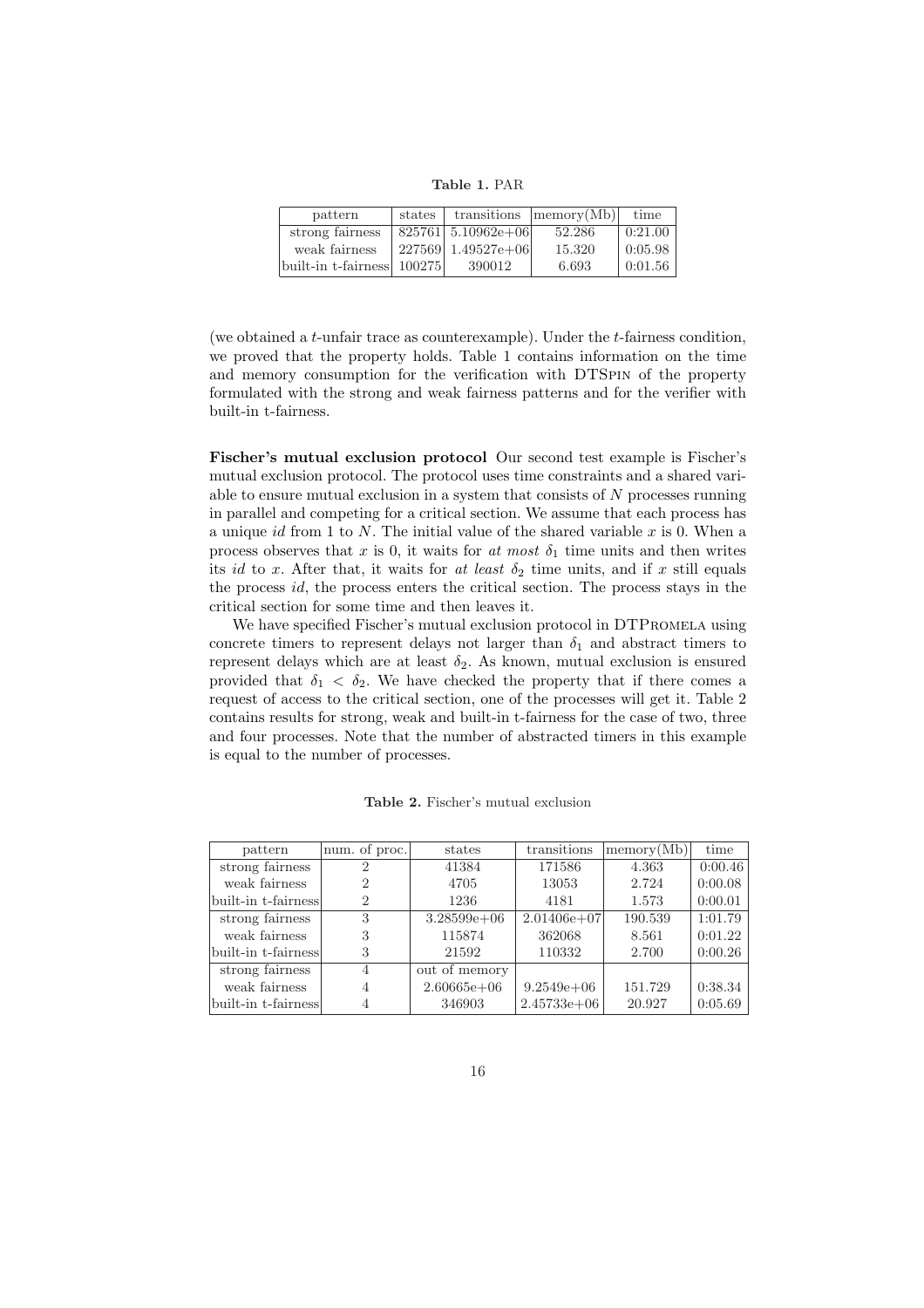The experiments were done on AMD Athlon(TM) XP 2400+ with 1Gb of memory. In all experiments, the verification with built-in t-fairness took significantly less time and memory than the verification with strong and weak fairness patterns expressed as LTL formulas. The prototype implementation PAN2TFPAN and the models can be found at www.cwi.nl/"ustin/tfair.html.

### 6 Conclusion

In this paper we considered a timer abstraction that introduces a cyclic behavior on abstract timers that is not present at the concrete level. This could lead to spurious counterexamples for liveness properties. We showed how one can eliminate those by imposing a strong fairness constraint on the traces of the abstract model. Using the fact that the loop on the abstract timer is a self-loop for this abstract timer (though there is possibly no self-loop on the corresponding LTS), we transformed the strong fairness constraint into a constraint which has a weak fairness pattern, and embedded it into the verification algorithm. Our experiments with the prototype implementation of the algorithm were encouraging. We conjecture that the ideas in this paper can also be used for other data abstractions that introduce self-loops on the abstracted data.

### References

- 1. K. Baukus, Y. Lakhnech, and K. Stahl. Verification of parameterized protocols. Journal of Universal Computer Science, 7(2):141–158, 2001.
- 2. D. Bošnački. Partial-order reduction in presence of rendez-vous communication with unless constructs and weak fairness. In Theoretical and Practical Aspects of SPIN Model Checking, 5th and 6th Int. SPIN Workshops, volume 1680 of Lecture Notes in Computer Science. Spriner-Verlag, 1999.
- 3. D. Bošnački and D. Dams. Integrating real time into Spin: A prototype implementation. In Proc. of Formal Description Techniques and Protocol Specification, Testing, and Verification. Kluwer Academic Publishers, 1998.
- 4. D. Bošnački, D. Dams, L. Holenderski, and N. Sidorova. Verifying SDL in Spin. In TACAS 2000, volume 1785 of Lecture Notes in Computer Science. Springer-Verlag, 2000.
- 5. Y. Choueka. Theories of automata on  $\omega$ -tapes: a simplified approach. *Journal of* Computer and System Science, 8:117–141, 1974.
- 6. E. Clarke, O. Grumberg, S. Jha, Y. Lu, and H. Veith. Counterexample-guided abstraction refinement. In Int. Conference on Computer Aided Verification (CAV'00), volume 1855 of Lecture Notes in Computer Science. Springer, 2000.
- 7. C. Courcoubetis, M. Vardi, P. Wolper, and M. Yannakakis. Memory efficient algorithms for the verification of temporal properties. Formal Methods in System Design, 1:275–288, 1992.
- 8. P. Cousot and R. Cousot. Abstract interpretaion: A unified lattice model for static analysis of programs by construction or approximation of fixpoints. In Proc. of POPL '73. ACM, January 1973.
- 9. D. Dams. Abstract Interpretation and Partition Refinement for Model Checking. PhD dissertation, Eindhoven University of Thechnology, July 1996.